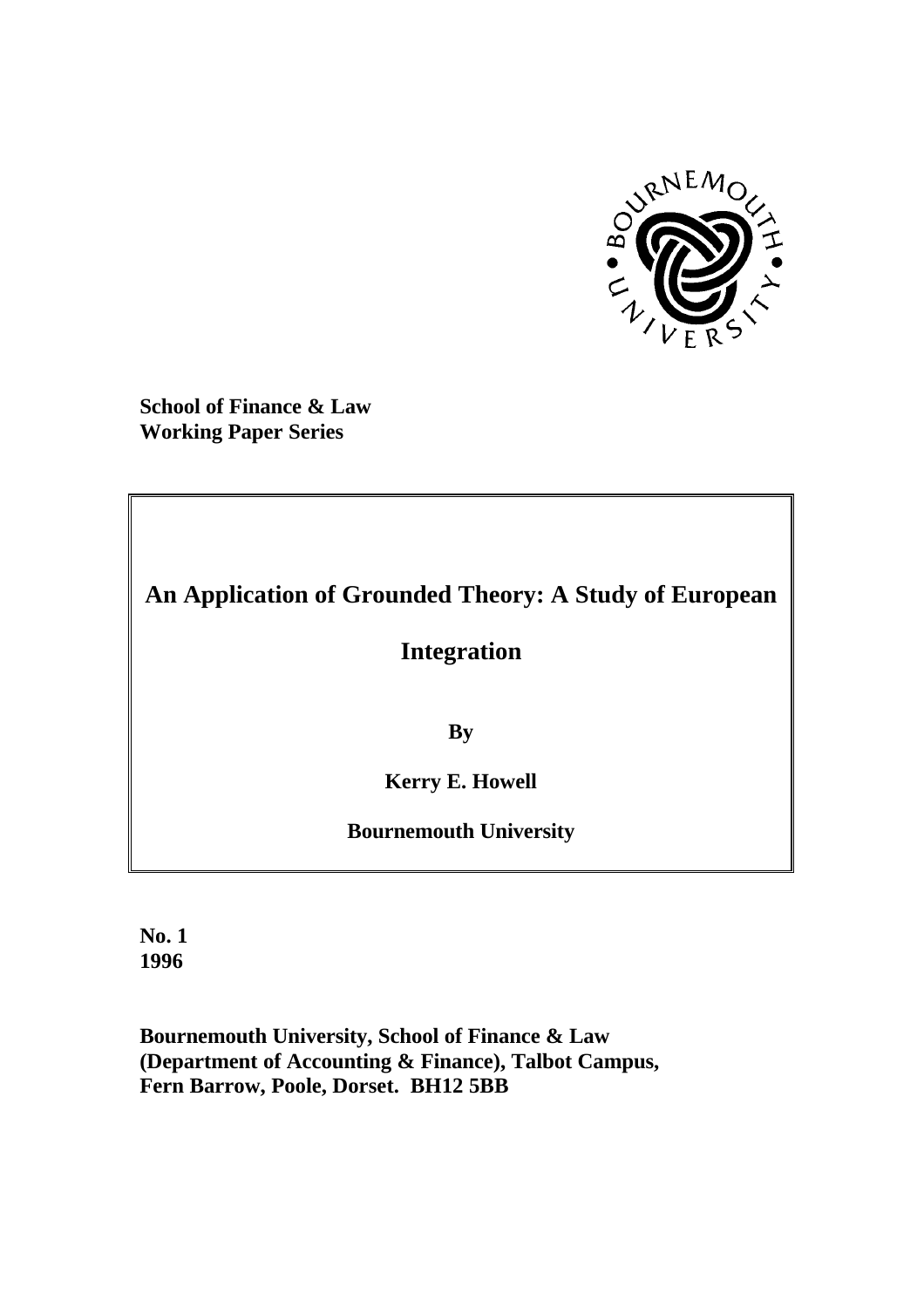Published 1996 by the School of Finance and Law, Bournemouth University, Talbot Campus, Fern Barrow, Poole, Dorset, BH12 5BB.

For further details contact:

## **Kerry Howell**

School of Finance & Law Bournemouth University Fern Barrow Poole, BH12 5BB United Kingdom

Tel: (00)-1202-595541 Fax: (00)-1202-595261 Email: khowell@bournemouth.ac.uk ISBN: 1-85899-013-0.

Copyright is held by the individual author.

A catalogue record for this publication is available from the British Library.

#### *Acknowledgements*

The usual disclaimer applies.

For further information on the series, contact K. Howell, School of Finance & Law, Bournemouth University.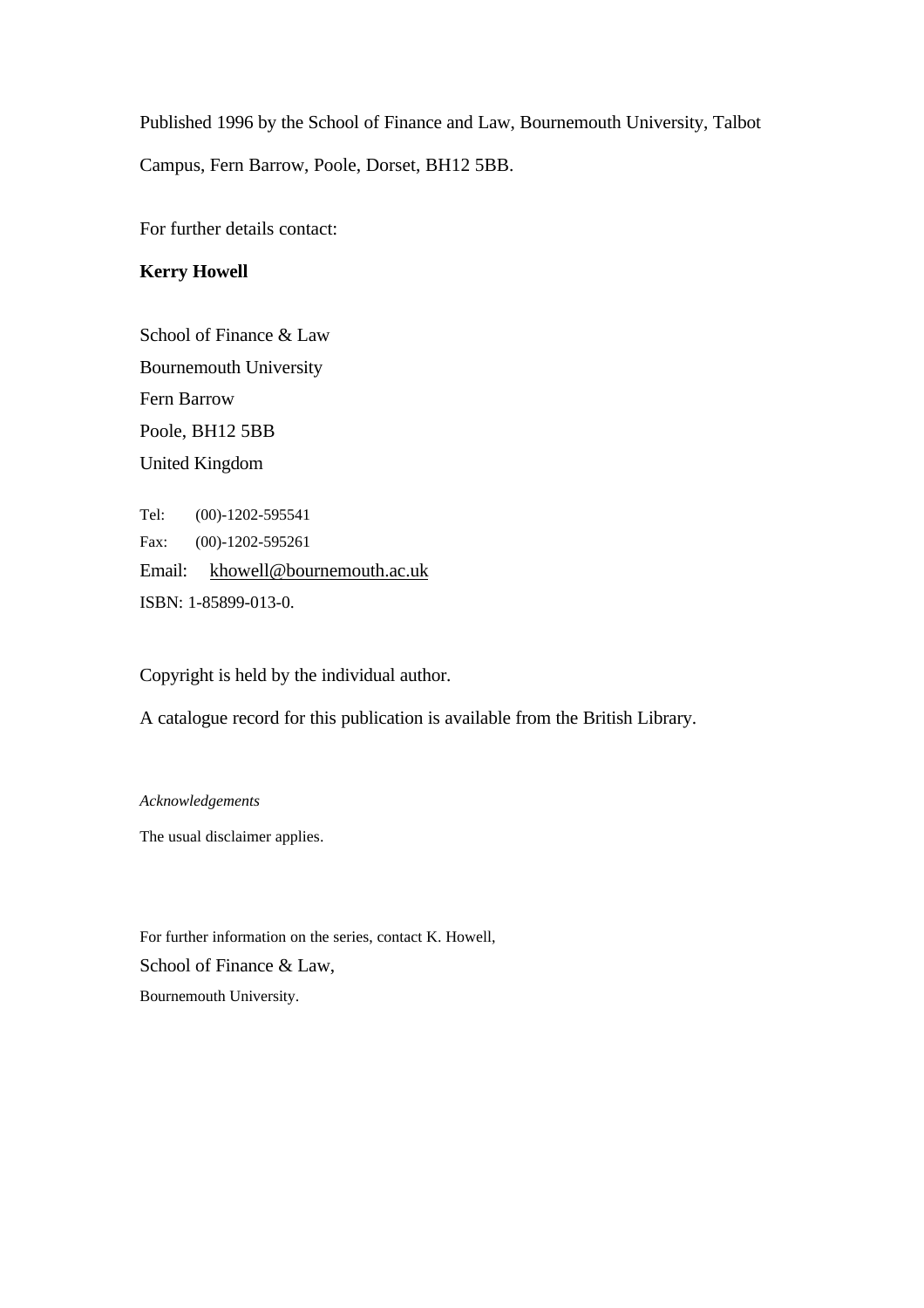# **An Application of Grounded Theory: A Study of European Integration**

**by**

**Kerry E. Howell Senior Lecturer University of Bournemouth School of Finance and Law Poole, Dorset. BH12 5BB.** Tel +44 (0) 1202 595541 Fax  $+44(0)$  1202 595261

e-mail: khowell@bournemouth.ac.uk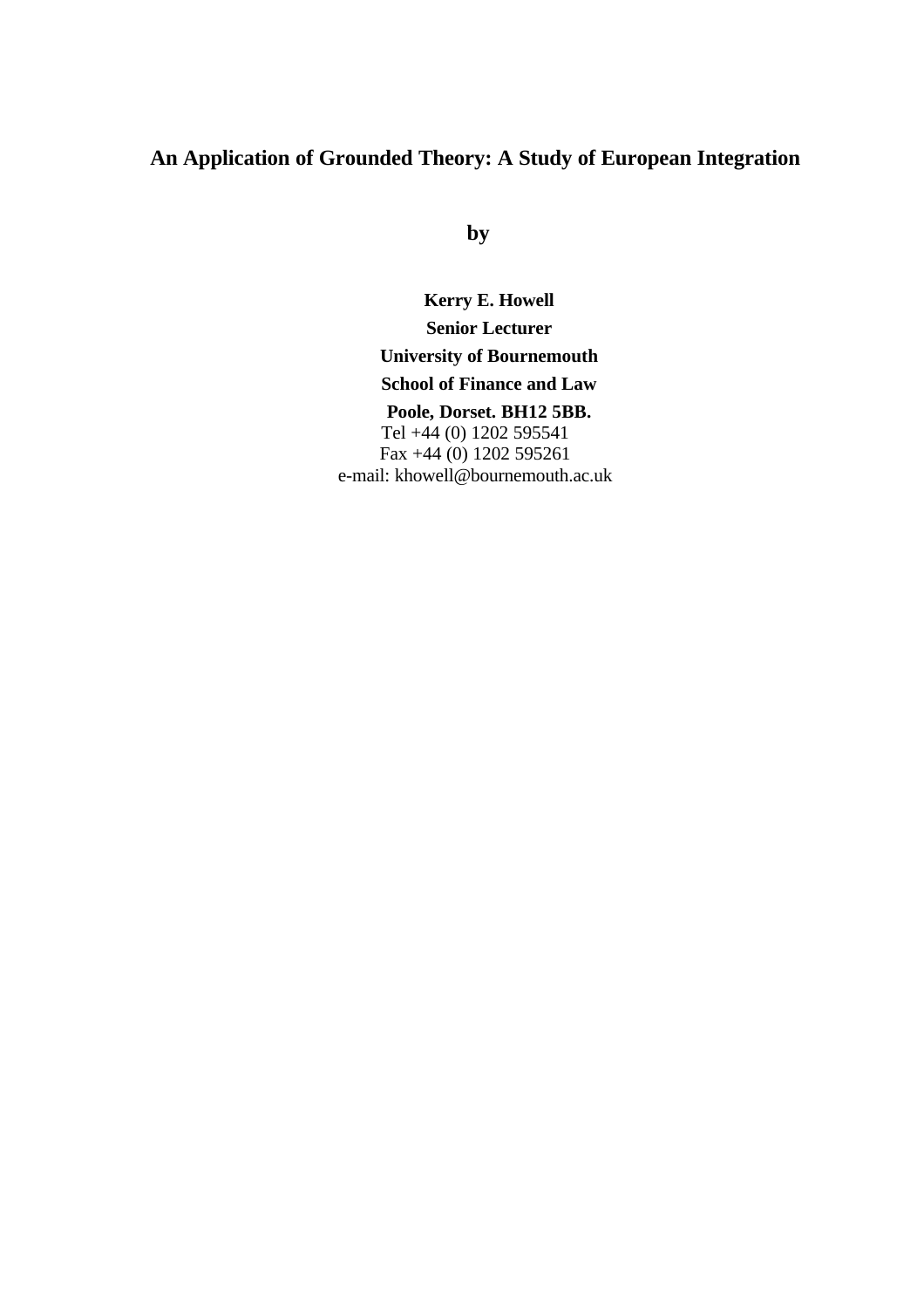## **An Application of Grounded Theory: A Study of European Integration**

## *ABSTRACT*

*The purpose of this paper is to illustrate the use of a methodological technique (grounded theory) in relation to European integration theory. This is accomplished through categorisation and process, in conjunction with theoretical coding (open, axial and selective). Indeed, the paper builds a substantive theory to enhance our understanding of intergovernmentalism and neo-functionalism (pre-existing formal theories). In the aftermath of the Single European Act (SEA), the beginnings of the Single European Market (SEM) and the Maastricht Treaty it became evident that industries/sectors needed to involve themselves in the creation of the European Union. This paper illustrates the extent of industry/sector involvement through an empirical study of European life insurance and in doing so investigates and clarifies a number of theoretical propositions relating to the formal theories.*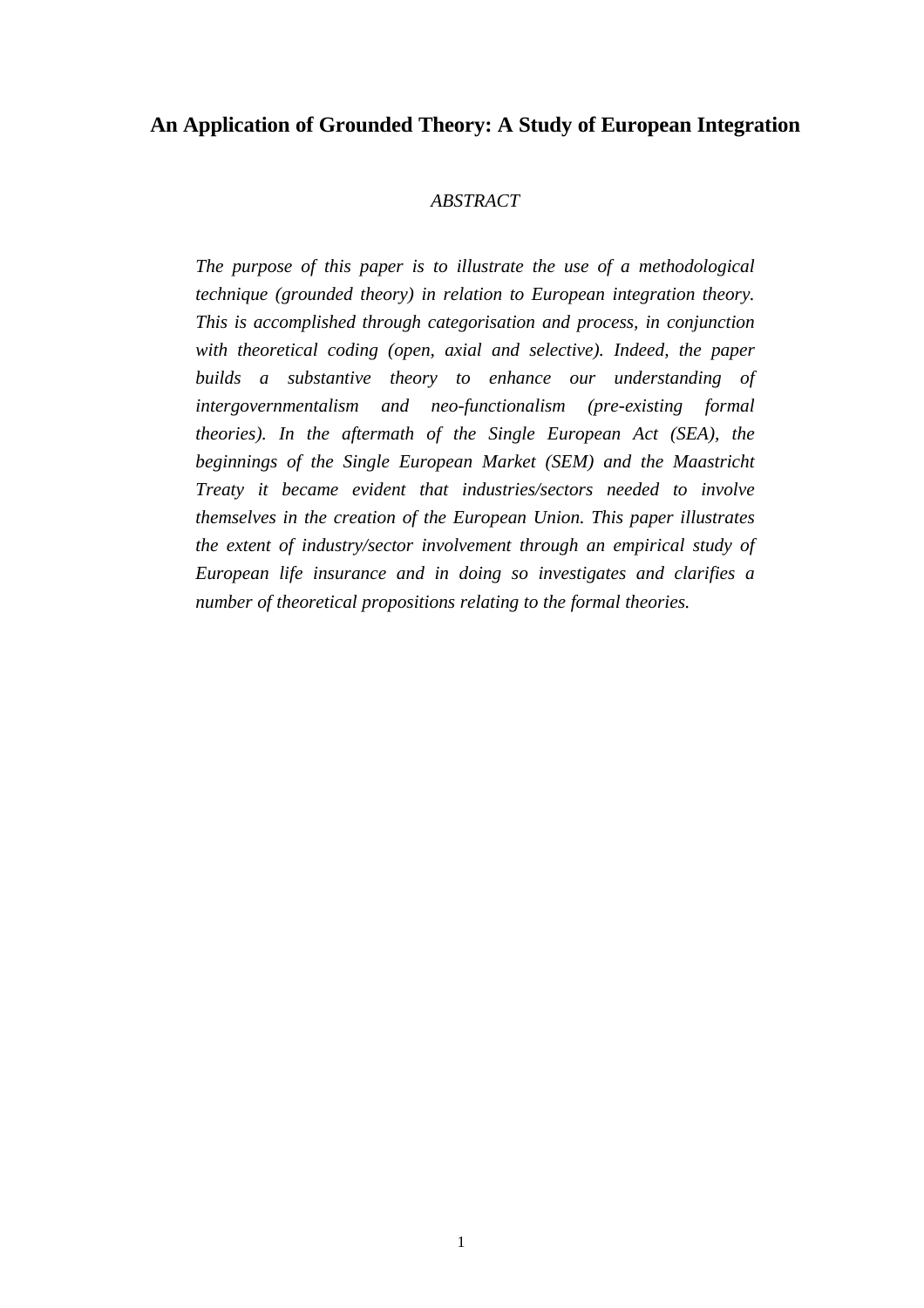#### INTRODUCTION

The aim of this paper is to illustrate an application of grounded theory in the context of European integration. Initially, it undertakes a comparative analysis of Member State life insurance legislation and through induction, deduction and verification formulates a matrix and model to illustrate decision-making processes in European Union (EU) institutions. Furthermore, the paper develops a substantive theory and illustrates the extent to which it relates to pre-existing formal theories. Substantive theory emerges from the analysis of a ". . . particular situational context", whereas formal theory ". . . emerges from a study of phenomenon under many different types of situations" (Corbin and Strauss, 1990; p 174). Substantive theory necessitates four central criteria. *Fit, comprehension, generality* and *control*: First, theory should be induced from diverse data and be faithful to reality (it should *fit*); secondly, the *fit* should be *comprehendable*; thirdly, the data should be comprehensive and interpretations conceptually wide (there should be *generality*); and finally, in relation to generality, it should be made clear when conditions apply to specific situations and phenomenon (there should be *control*) (Corbin and Strauss, 1990).

Initially, the paper discusses the underpinnings of grounded theory and identifies the rationale for applying it to European integration. Secondly, the means of data collection are indicated and linked to the methodology. Finally, the paper provides a substantive theory based on the research findings. Indeed it uses this theory to further analyse two pre-existing European integration theories (intergovernmentalism and neo-functionalism)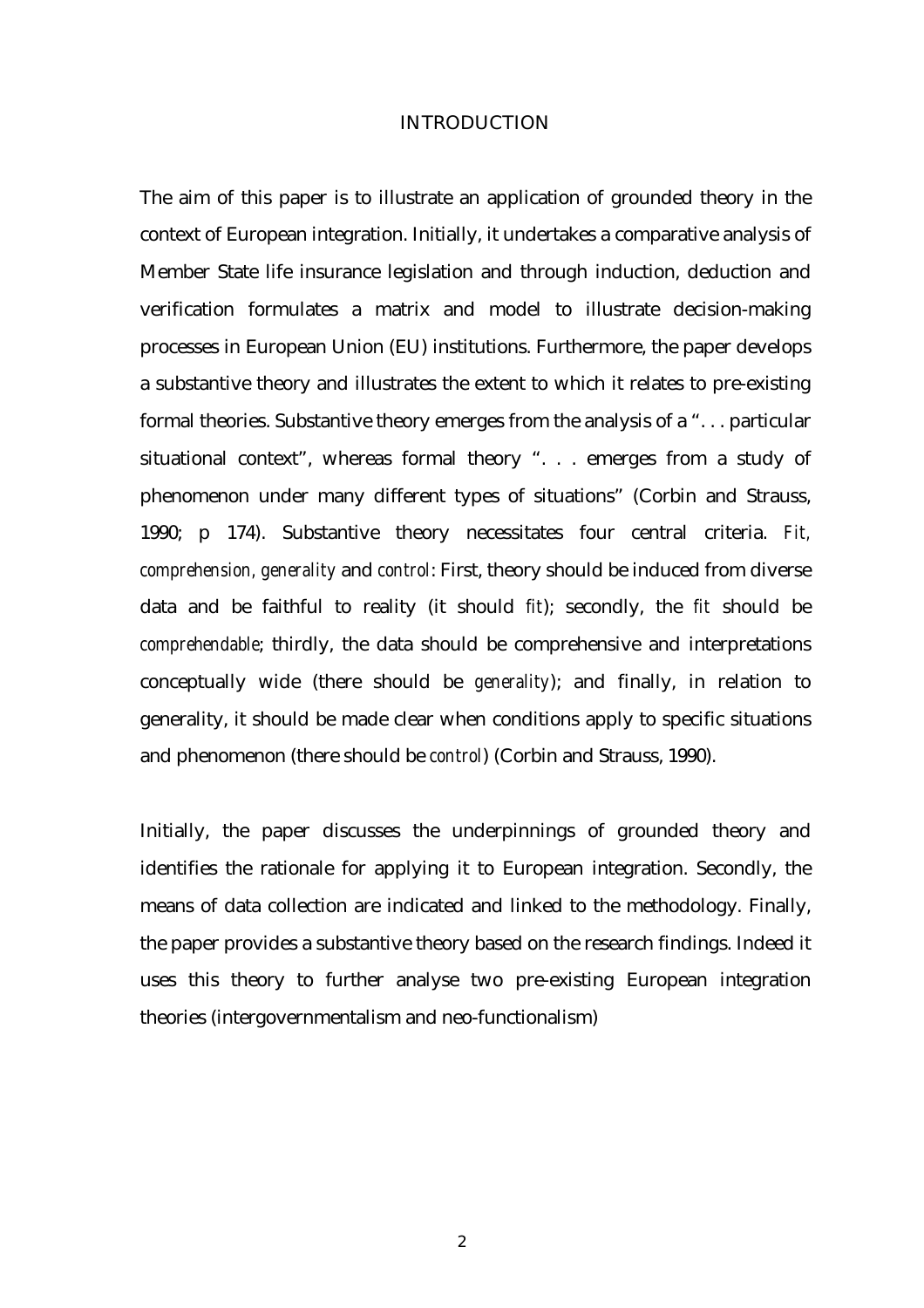#### GROUNDED THEORY AS METHODOLOGY

Grounded theory wishes to demote the idea that the discovery of relevant concepts and hypotheses are *a priori* to research (Glaser and Strauss, 1967; Glaser, 1978; Charmaz, 1983; Strauss, 1987; Strauss and Corbin, 1990; Corbin and Strauss, 1990; Glaser, 1992; Strauss and Corbin, 1994). Grounded theory posits that theory is derived from data and cannot be divorced from the process by which it is developed. Most hypotheses and concepts are generated and interpreted in relation to the data throughout the research (Glaser and Strauss, 1967).

Charmaz (1983) reiterates Glaser and Strauss (1967) when she contends that data collection and analysis are undertaken simultaneously, interpretation is formed through data discovery and *vice-versa*. The approach allows for emerging ideas because it provides for further data collection. It accepts that one of the main strengths of the grounded theory approach is one where data and ideas are derived through the research rather than through *a priorism.* Verification is secondary to understanding processes, not simply the processes of the phenomenon but by understanding that social life itself is a process. Data should be analysed as it emerges and through coding, "order created" (ibid).

## AN APPLICATION OF GROUNDED THEORY

In general terms, ". . . (a)nalysis makes use of constant comparisons. As incidents are noted, they should be continually compared against other incidents for dissimilarities and likenesses" (Corbin and Strauss, 1990; p 9). Initially, a comparison of Member State life insurance legislation was undertaken and the extent to which this legislation allowed trading freedom in the national life insurance market identified (Oyen, 1990). This is a standard means of generating

3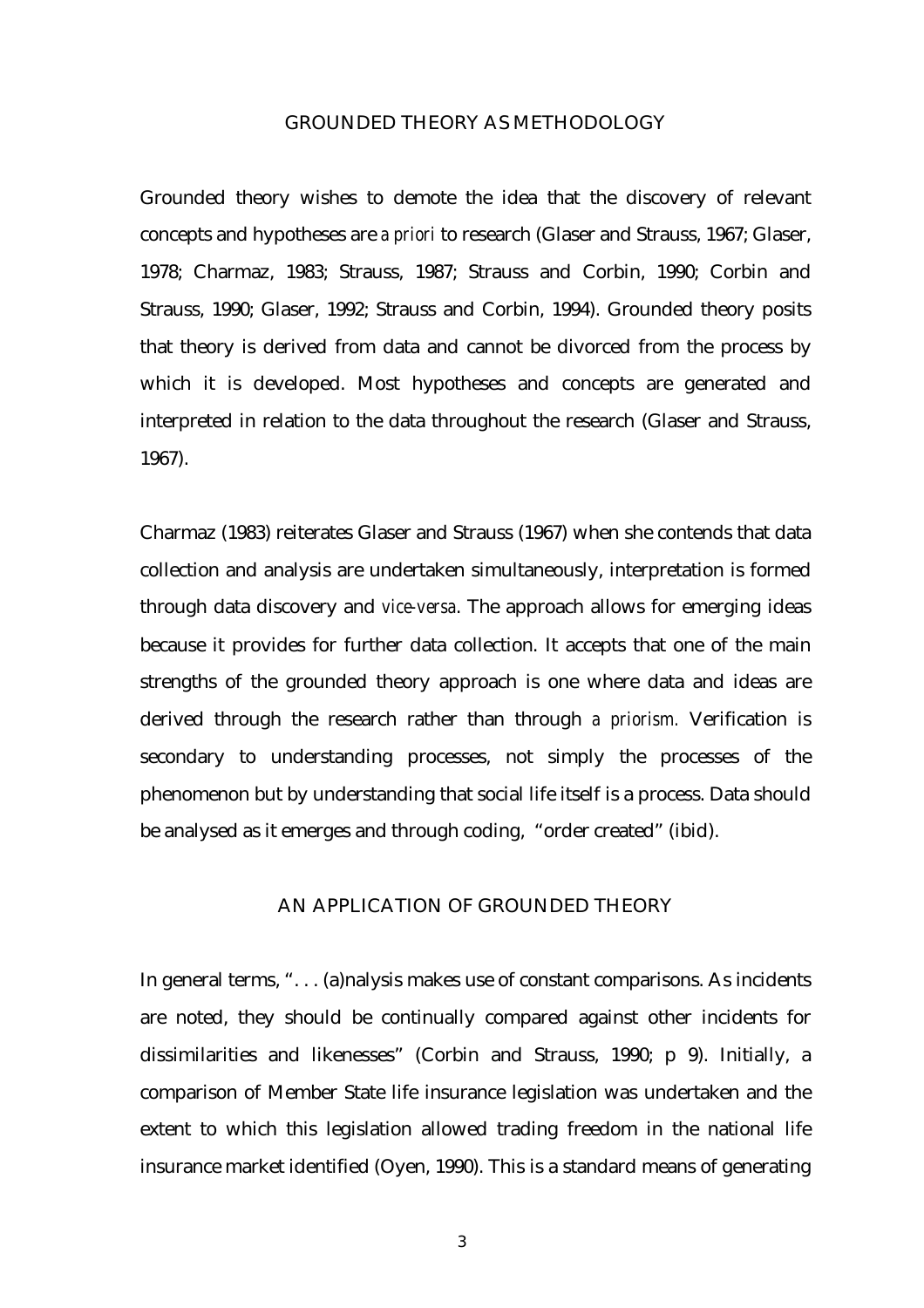theory and is usually accomplished early in the study to put the "story straight" (Glaser and Strauss, 1967; Strauss and Corbin, 1990; pp 116-142). "Making comparisons assists the researcher in guarding against bias . . . comparisons also help to achieve greater precision (the grouping of like and only like phenomenon)" (Corbin and Strauss, 1990; p 9). Indeed, one is seeking regularities, this also creates order and helps with data integration.

## *Data Sampling*

Data sampling was based on the grounded theory technique of *theoretical sampling. Theoretical sampling* is undertaken on the basis that ". . . concepts have *proven theoretical relevance* to the evolving theory" (Strauss and Corbin, 1990; p 176). *Theoretical sampling* involves three processes: *open sampling* which relates to *open coding*; *relational and variational sampling* which is associated with *axial coding*; and *discriminate sampling* which is linked to *selective coding* (coding processes are discussed below).

*Proven theoretical relevance* identifies concepts that are significant enough to be considered *categories* " . . . they are deemed significant because (1) they are repeatedly present or notably absent when comparing incident after incident (2) through coding procedures they earn the status of categories. . . . The aim of theoretical sampling is to sample events, incidents, and so forth, that are indicative of categories, their properties and dimensions, so that you can develop and conceptually relate them" (ibid, p 177).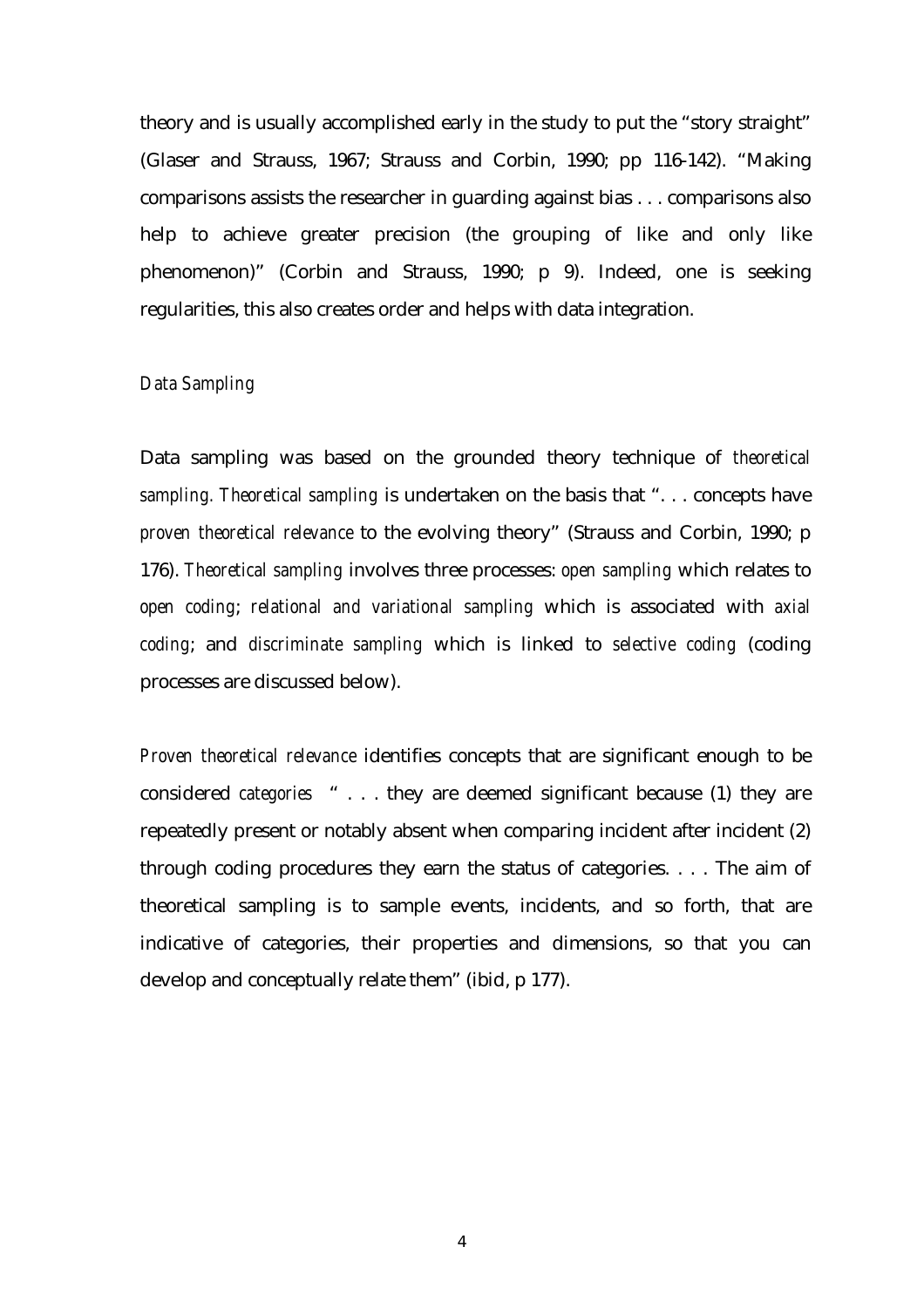## **Table. 1. Data Collection Scheme**

Survey A: Survey of European Union life insurance companies. Allows an understanding of market environment perceptions from separate Member States. *Open sampling* and *relational and variational sampling* .

Survey B: Survey of UK insurance companies to ascertain interest group utilisation. *Discriminate sampling.*

Interviews: The interviews are supplemented by survey B and provide an indepth understanding of the EU decision-making process with regard to the Third Life Assurance Directive. *Relational and variational sampling* and *discriminate sampling.*

Observations and preliminary discussions: This incorporated three months in Brussels working with a European political consultant (GJW), a period with the European section of a UK company (Commercial Union) open discussions and close contact with the Association of British Insurers (ABI). *Open sampling*

Following an inductive analysis of the different Member States' life insurance legislation and a survey (survey A see below) of the European life insurance industry, a regulatory environment matrix was created. This part of the of the analysis illustrates *open sampling* where the aim is ". . . to uncover as many potentially relevant categories as possible along with their properties and dimensions" (ibid, p 181) and the beginnings of *relational and variational sampling*. Indeed, survey A validates the relationships between the categories and identifies processes. From this some propositions were formed and the sampling gradually became specifically *relational and variational* (see Table One)

The sampling was undertaken purposefully which encompassed choosing individuals and documentation that demonstrated variations in the categories and what happened when change occurred. As with the coding (see below) the distinction between relational and variational sampling and discriminate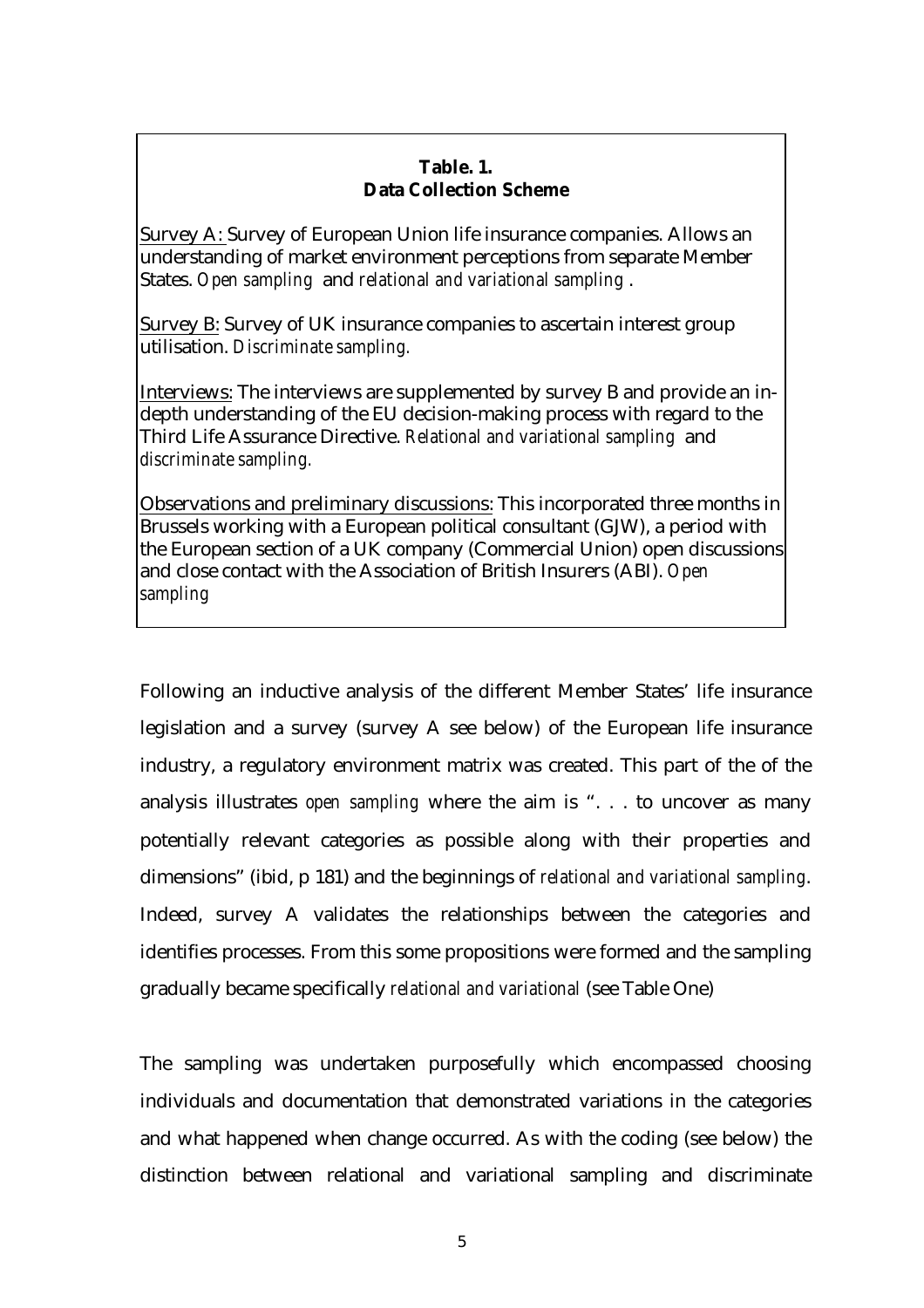sampling became unclear. *Discriminate sampling* is direct and deliberate and is indicated in the choice of interviewees and survey B (see Table One). "In discriminate sampling, a researcher chooses the sites, persons and documents that will maximise opportunities for verifying the story line and relationships between categories" (ibid, p 187). Sampling in grounded theory studies is concerned with the ". . . representativeness of concepts in their varying forms. In each instance of data collection, we look for evidence of its significant presence or absence, and ask why?" (ibid, p 190) (see Table One). Grounded theory studies look ". . . for incidents and events that are indicative of phenomena" (ibid). Indeed, they pursue density and ". . . the more interviews, observations and documents obtained, then the more evidence will accumulate, the more variations will be found, and the greater the density will be achieved. Thus there will be wider applicability of the theory, because more and different sets of conditions affecting phenomena are uncovered" (ibid pp 190-91).

#### *Theoretical Coding*

Theoretical coding is linked closely to the theoretical sampling and encompasses the very basis of grounded theory. The essential relationship between data and theory is a conceptual code. The code conceptualises the underlying patterns of the data. "Thus, in generating a theory by developing the hypothetical relationships between conceptual codes (categories and their properties) which have been generated from the data as indicators, we discover a grounded theory" (Glaser, 1978; p 55). There are three types of theoretical coding.

#### *Open Coding*

Open coding is closely linked to open sampling and provides the foundation of the research process. "The goal of the analyst is to generate an emergent set of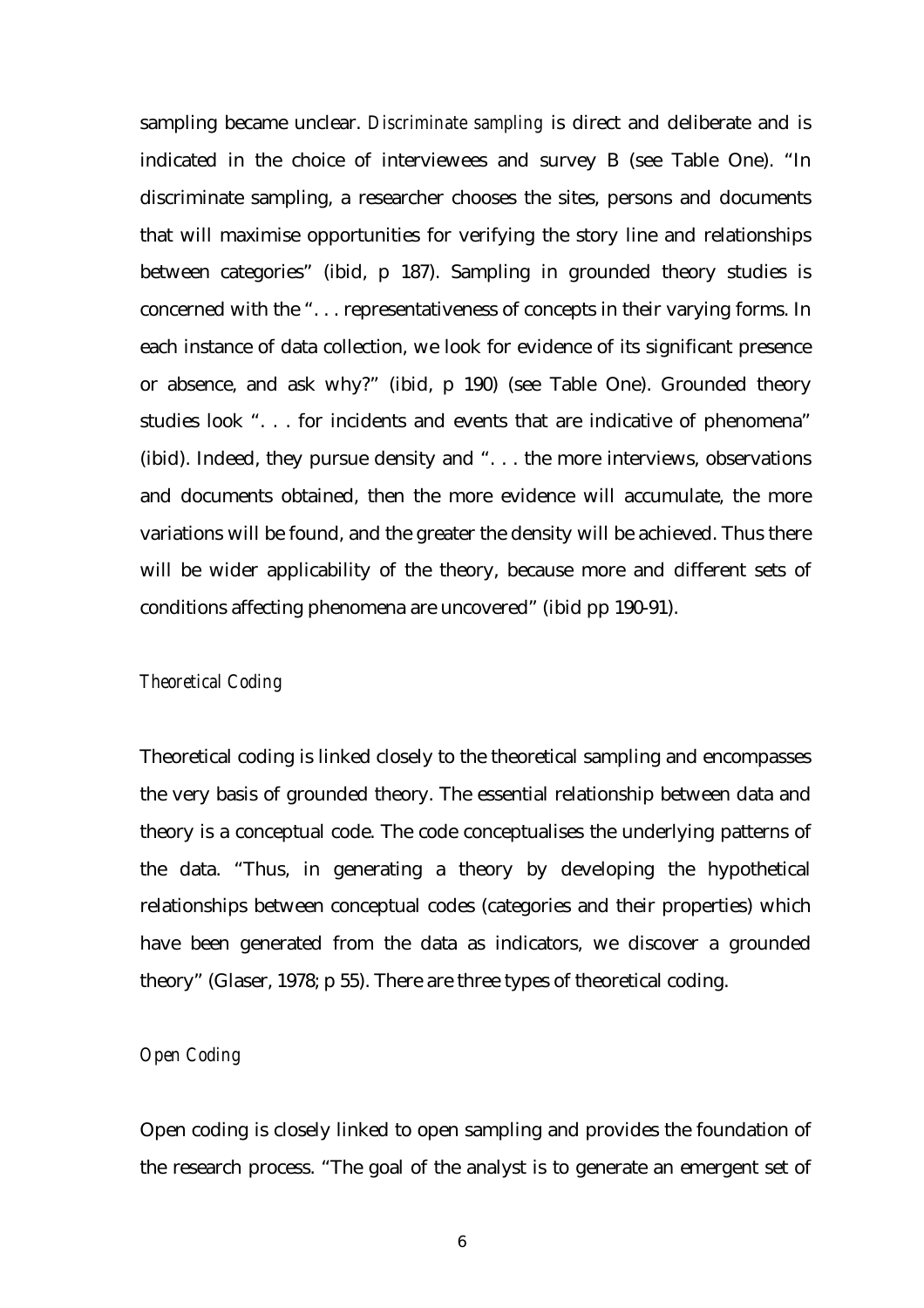categories and their properties which fit, work and are relevant for integrating theory. To achieve this goal the analyst begins with open coding" (Glaser, 1978; p 56). Attention should be fixed on a category and the properties that emerge continually coded and analysed: these are the initial basic steps. Ultimately, one constantly compares and continually categorises. The qualitative data relating to each regulatory environment was broken down in terms of open coding and restructured initially on a table and later refined in a matrix. The *category* of 'Regulatory Environment' emerged following an analysis of Member State legislation and regulations (see Table Two). Through further research *conceptual labels* emerged in terms of liberal, prescribed and state-controlled regulatory environments and each of these was made up of the *properties* outlined (see Table Two). A *category* is a ". . . classification of concepts. This classification is discovered when concepts are compared one against the another and appear to pertain to a similar phenomenon (Corbin and Strauss, 1990; p 61). Furthermore, *conceptual labels* are placed ". . . on discrete happenings, events, and other instances of phenomena" (ibid). Indeed, these concepts are made up of *properties* and *characteristics* that are indicated by the overall category. Finally the Member States are given *dimensions* through the ". . . location of properties along a continuum" (ibid), in this research a regulation table and matrix. This process was pursued through the use of *code, theoretical, operational notes* and *diagrams; code notes* illustrate separate types of legislation in the different Member States and how aspects of the legislation link together and fluctuate under *conceptual labels*; *theoretical notes* link different types of cultural existence to the conceptual labels and questions how compromises takes place, whereas, the *operational notes* illustrated the need for further research. The *operational notes* guided the research in respect of; who to survey; the questions to be asked, who should be interviewed and the structure the interviews should take. Overall, the research was visually represented through *diagrams* each of which illustrated the relationship between *concepts*. Indeed, the *diagrams* illustrate a ". . . visual sorting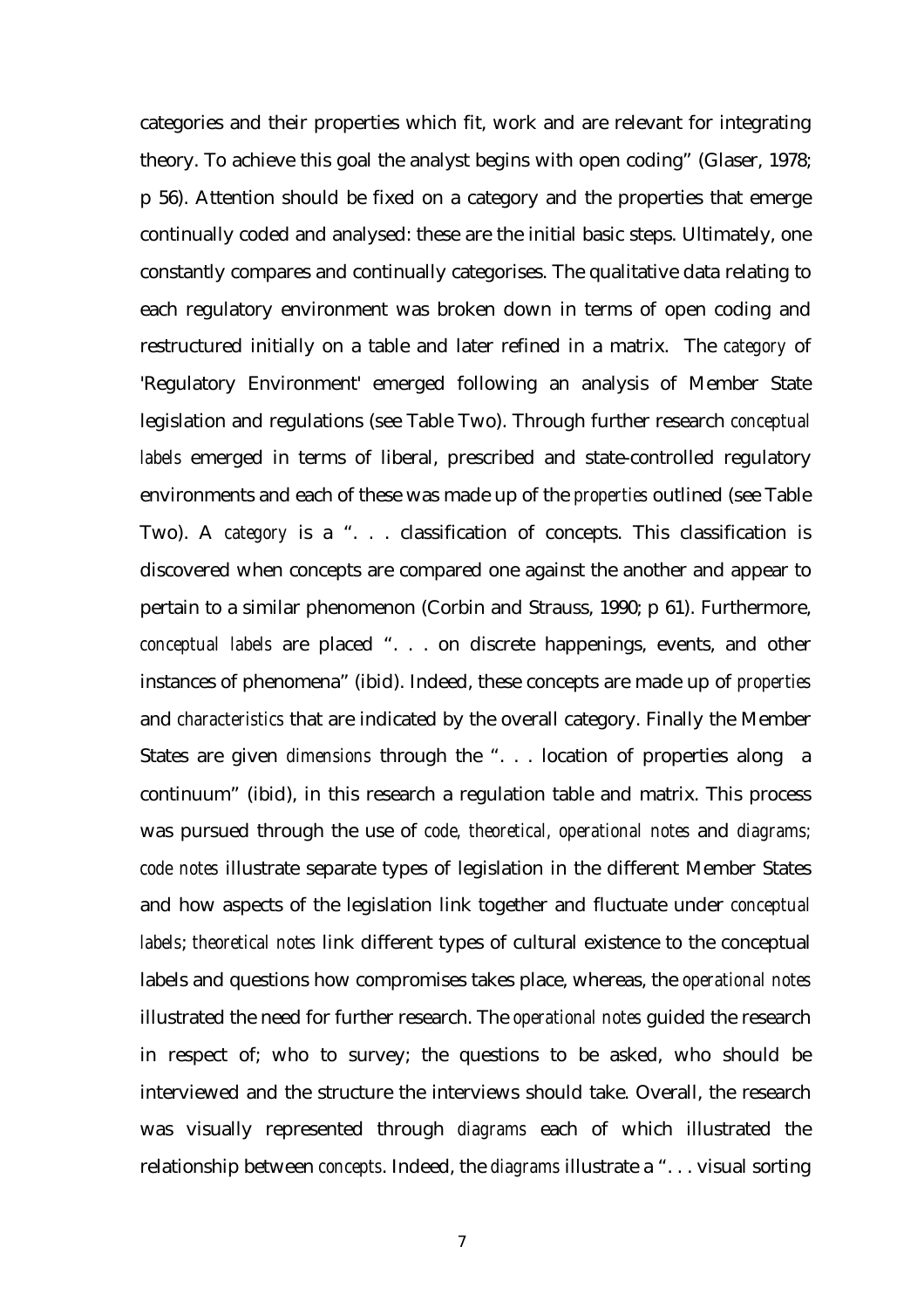process that helps you identify how the categories are related to one another"

(ibid p 197).

| <b>Table 2</b><br><b>Regulatory/Legislative</b><br><b>Environment Table</b> |                                                                                  |                      |
|-----------------------------------------------------------------------------|----------------------------------------------------------------------------------|----------------------|
| <b>Regulatory</b><br><b>Environments</b><br>(CATEGORY)                      | <b>Legislative/Regulatory</b><br><b>Stipulations</b>                             | <b>Member States</b> |
| <b>Liberal</b>                                                              | (PROPERTIES)                                                                     | <b>(DIMENSIONAL</b>  |
| (CONCEPTUAL                                                                 |                                                                                  | -ISATION)            |
| <b>LABEL)</b>                                                               |                                                                                  |                      |
| 1                                                                           | Completely free market                                                           |                      |
| $2 - 3$                                                                     | <b>Approval of Company</b><br><b>Solvency Margins</b><br>Policyholder protection | Luxembourg           |
|                                                                             | <b>Evaluation of Liability</b>                                                   | <b>Netherlands</b>   |
|                                                                             | & Rates                                                                          | <b>UK</b>            |
| $3 - 4$                                                                     | <b>Open Access to Insurance</b>                                                  |                      |
|                                                                             | Information                                                                      | Eire                 |
| <b>Prescribed</b>                                                           |                                                                                  |                      |
| $5 - 6$                                                                     | <b>Price Controls</b>                                                            | Belgium              |
|                                                                             | <b>Marketing Controls</b>                                                        | <b>Denmark</b>       |
|                                                                             | <b>Solvency Deposit</b>                                                          | Spain                |
| $7 - 8$                                                                     | <b>Policy Approval</b>                                                           |                      |
|                                                                             | <b>Regulation of Contract</b>                                                    | Germany              |
| <b>State-Controlled</b>                                                     |                                                                                  |                      |
| $9 - 10$                                                                    | <b>State Controlled Companies</b>                                                | France               |
|                                                                             | <b>Contractual Obligation to</b>                                                 |                      |
|                                                                             | <b>State</b>                                                                     | Italy                |
| $10 - 11$                                                                   | <b>Intense Monitoring of</b>                                                     |                      |
|                                                                             | Companies                                                                        | Portugal             |
|                                                                             | <b>Proof of Ability</b>                                                          | Greece               |
| 12                                                                          | <b>Total State Control</b>                                                       |                      |

Open coding was used to create a scale of one to twelve on which a totally liberal regulatory environment is valued one and a completely state-controlled or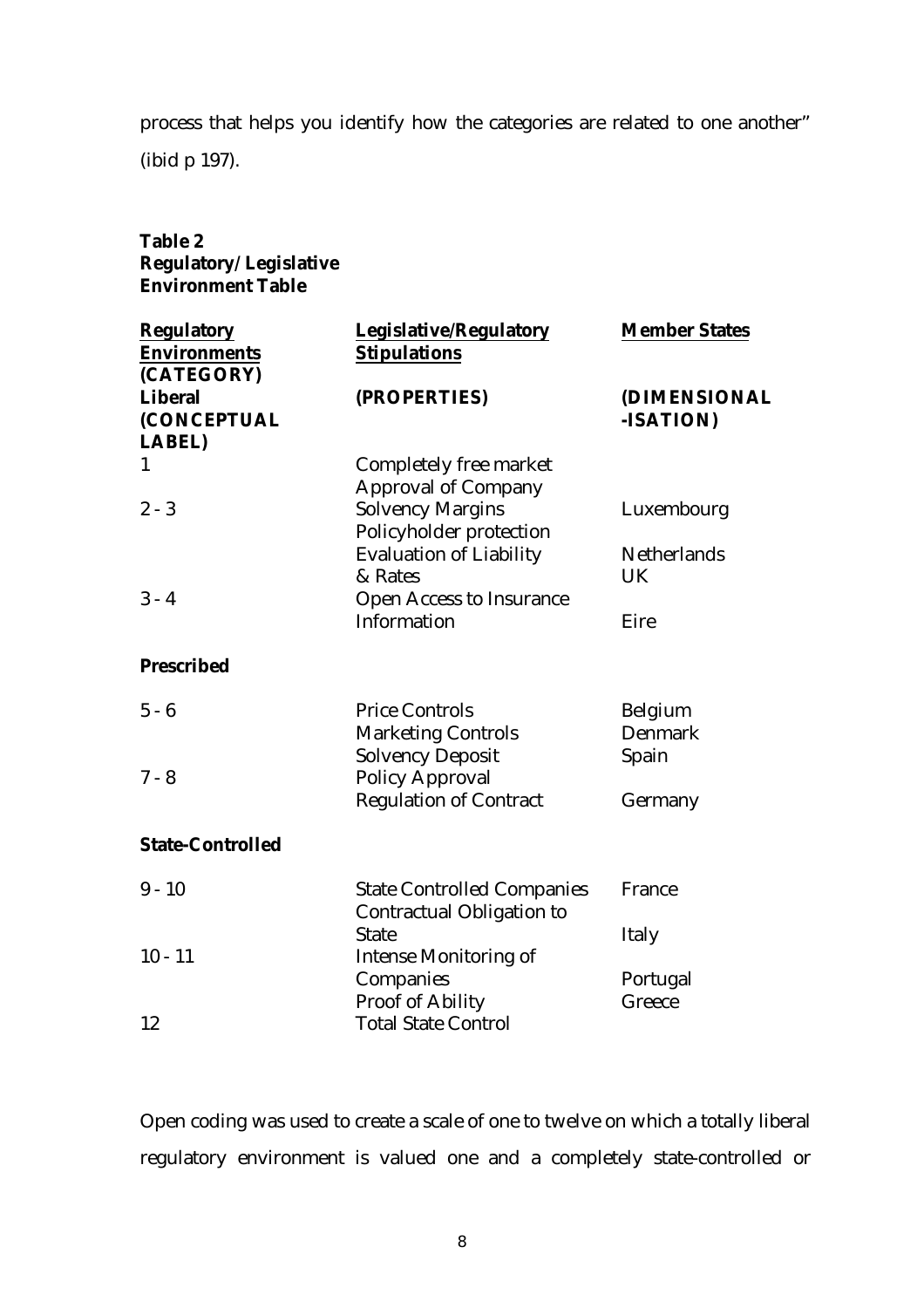nationalised regulatory environment is valued twelve. A prescribed regulatory environment is considered not to be one of primarily self-regulation, nor is it completely state-controlled: it is a market with tight government controls. The higher the number on the matrix the greater the regulation and state-control indicated in the Member State's legislative system. Through further comparative analysis and open coding each Member State was understood to be at some point on the matrix scale (see Table Two below and Life Insurance Regulation Matrix One, Fig One).

Once this had been achieved further investigation was necessary and a survey of the European life insurance sector was undertaken (survey A). In survey A, three hundred questionnaires were sent to insurance companies in eight of twelve Member States, (the UK, Germany, France, Italy, Belgium, Netherlands, Spain and Eire). Four Member States were omitted mainly because of problems with translation and difficulties in terms of acquiring addresses. The response rate was 35-40% which are listed. Survey A wished to illustrate the thoughts of the Member States with regard to national life insurance regulation and the creation of a SEM. It also aimed to determine the extent of liberality allowed within a particular Member State, illustrate what the respondents considered to be the optimum regulation for trading and the amount of legislation necessary to enable this.

#### *Survey A*

#### *A Survey of the European Life Insurance Industry*

- *(1) How liberal or state controlled is your national life insurance market?*
- *(2) Where would you place the Single European Market (SEM) life insurance sector in respect of regulatory freedom?*
- *(3) What type of regulatory environment do you consider that the SEM should be to allow your company its greatest advantage?*
- *(4) What type of regulatory environment do you consider the SEM in life insurance should be to allow the greatest consumer protection?*
- *(5) What type of regulatory environment do you consider the SEM in life insurance should be to allow the greatest consumer choice?*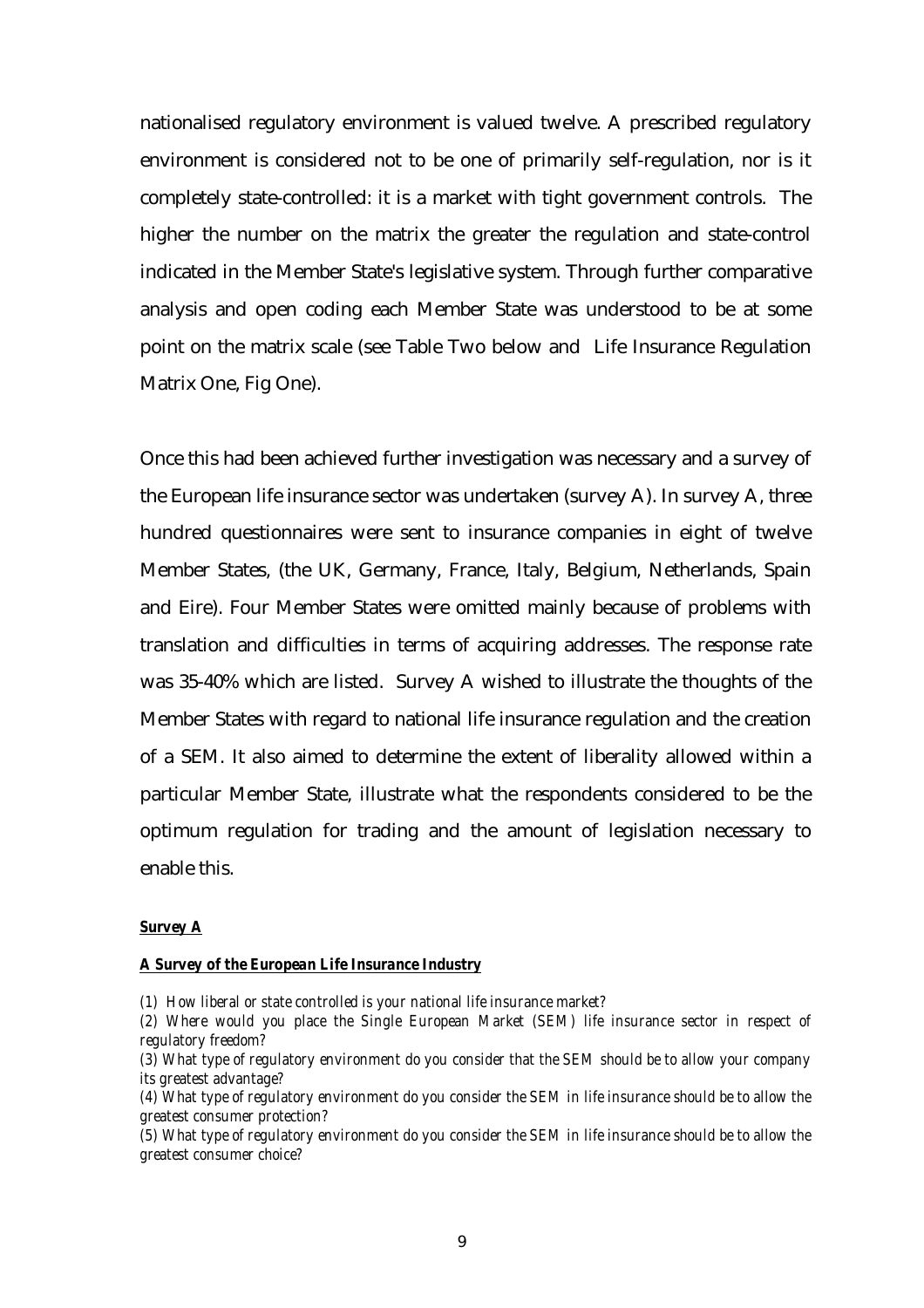Survey A was used instead of interviews, because a broad sample was required to add to and verify the regulatory environment matrix which encompassed the industry's understanding of the SEM and the EU. Indeed, the survey provided an understanding of the differences in Member State normative thinking in respect of life insurance regulation and raised the question of where and how compromise takes place in the creation of the SEM.

## **FIG 1 Life Insurance Regulation Matrix One.**



CCP = Compromised Convergence Point

Matrix compiled from an analysis of Munich Re: (1988), Financial Times (1992),

Sigma Re: (1988-93), Pool (1991) BIIC & CEA Working Papers.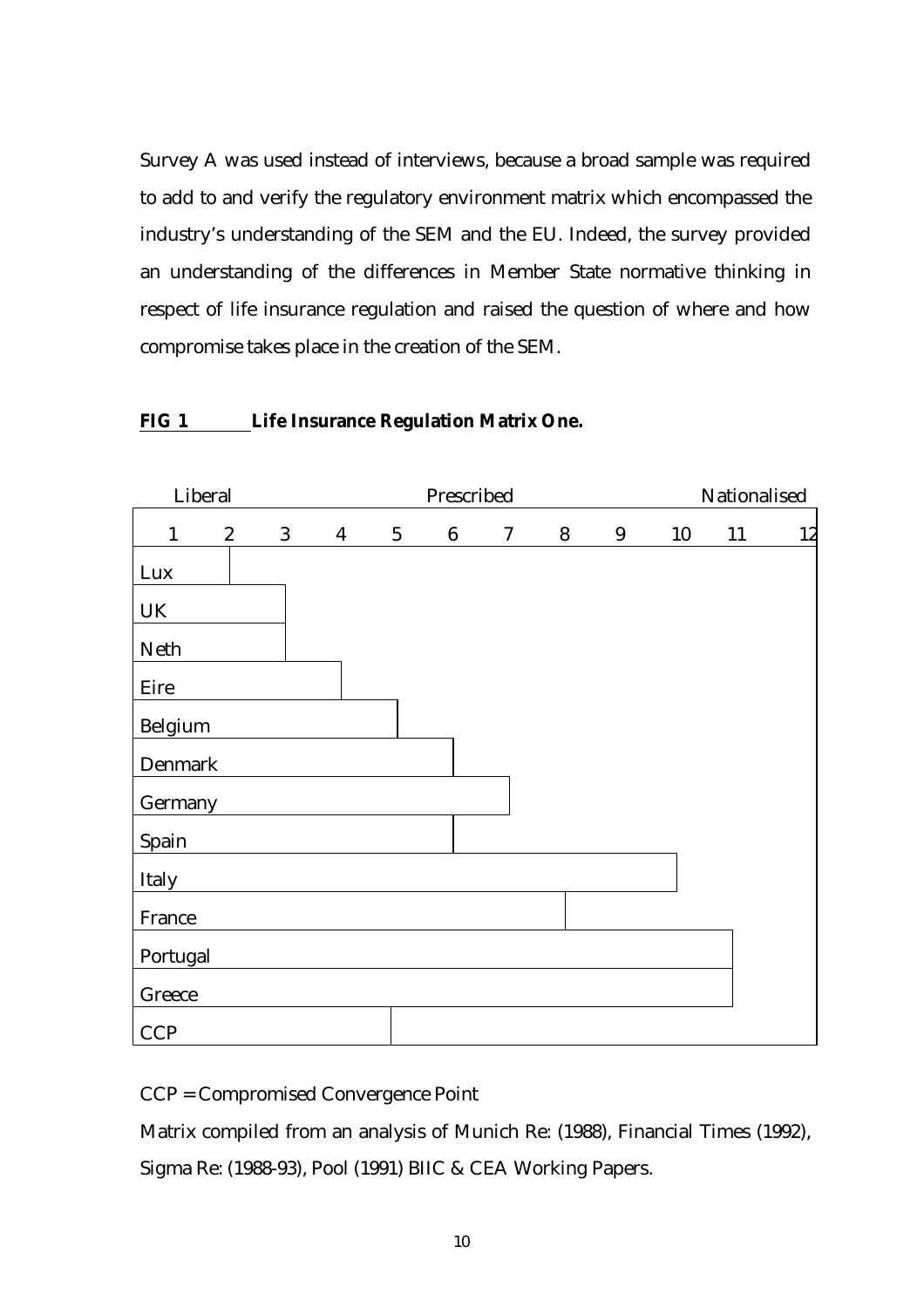The Matrix was subsequently revised taking into consideration the survey results which also raised further questions (See Life Insurance Regulation Matrix Two, Fig Two).

## **FIG 2**

| <b>Liberal</b>    |  |  | <b>Prescribed</b> |  |  | <b>Nationalised</b> |  |                          |  |  |  |
|-------------------|--|--|-------------------|--|--|---------------------|--|--------------------------|--|--|--|
| $1 \qquad \qquad$ |  |  |                   |  |  |                     |  | 2 3 4 5 6 7 8 9 10 11 12 |  |  |  |
| Lux               |  |  |                   |  |  |                     |  |                          |  |  |  |
| UK                |  |  |                   |  |  |                     |  |                          |  |  |  |
| Netherlands       |  |  |                   |  |  |                     |  |                          |  |  |  |
| Eire              |  |  |                   |  |  |                     |  |                          |  |  |  |
| Belgium           |  |  |                   |  |  |                     |  |                          |  |  |  |
| Spain             |  |  |                   |  |  |                     |  |                          |  |  |  |
| <b>Germany</b>    |  |  |                   |  |  |                     |  |                          |  |  |  |
| Denmark           |  |  |                   |  |  |                     |  |                          |  |  |  |
| Italy             |  |  |                   |  |  |                     |  |                          |  |  |  |
| France            |  |  |                   |  |  |                     |  |                          |  |  |  |
| Portugal          |  |  |                   |  |  |                     |  |                          |  |  |  |
| Greece            |  |  |                   |  |  |                     |  |                          |  |  |  |
| <b>CCP</b>        |  |  |                   |  |  |                     |  |                          |  |  |  |

## **Life Insurance Regulation Matrix Two**

CCP = Compromised Convergence Point

Matrix compiled from an analysis of Munich Re: (1988), Financial Times (1992), Sigma Re: (1988-93), Pool (1991), BIIC & CEA Working Papers and survey of EU life insurance industry.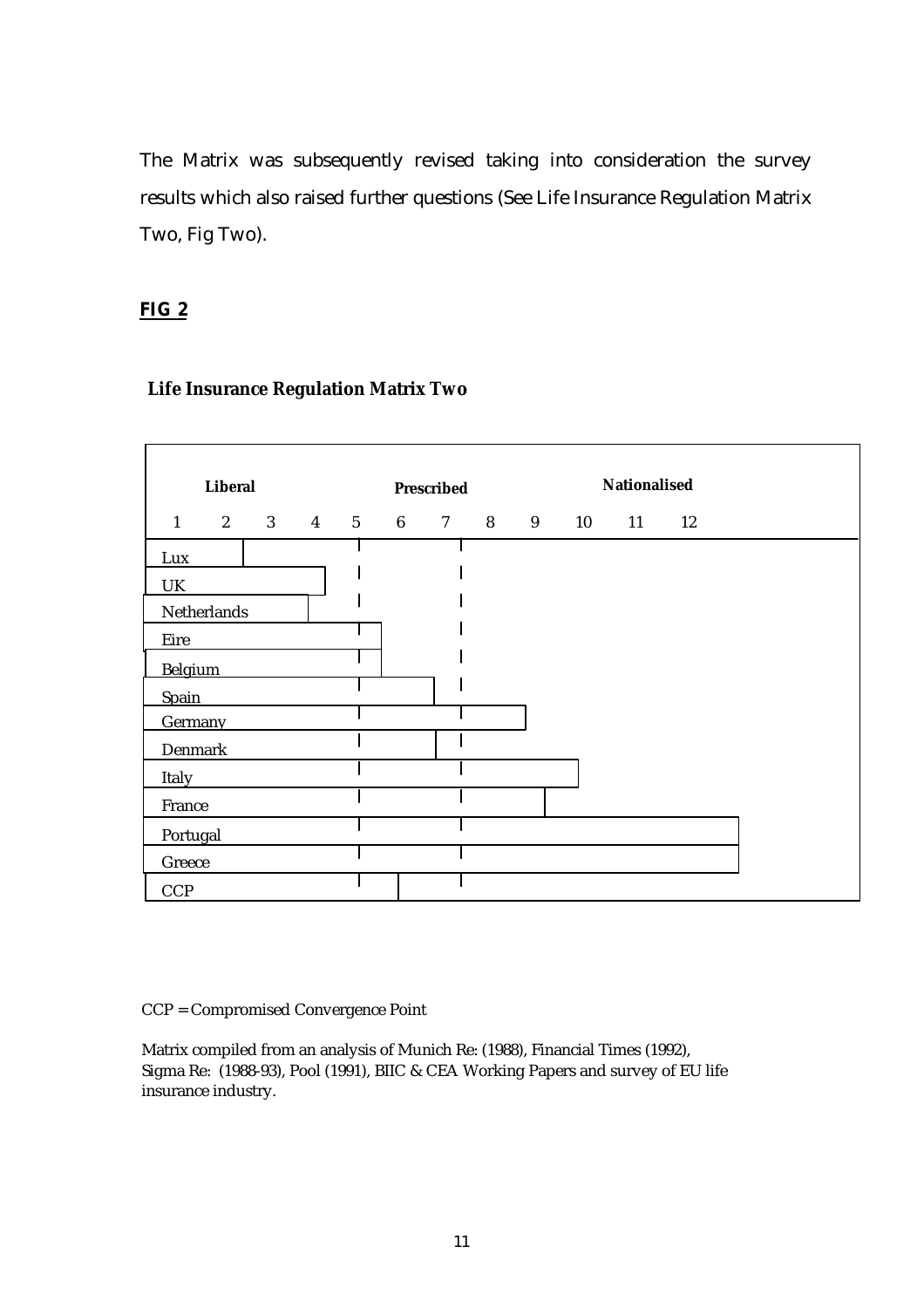## **Table. 3.**

## **Regulation Scale**

 $1-2$  = self-minimal regulation

3-4 = minimal regulation; independent regulatory bodies

5-6 = moderately regulated without state ownership

7-8 = highly regulated without state ownership

 $9-10$  = highly regulated with minimal state ownership

11-12 = highly regulated with a profusion of state control.

This process subsequently set up a number of questions which were investigated through semi-formal interviews with key individuals in the creation of the Third Life Assurance Directive and through observations of the European decisionmaking process. These gave an understanding of the political process and enabled further construction of a theoretical model. Table One summarises the data collection process in terms of three surveys, the interviews and observations.

## *Axial Coding*

 $\overline{a}$ 

Axial coding involves bringing the analysis together, creating a whole. It indicates the overall system of which the categories created through open coding are part. In this study axial coding is illustrated through the interviews and subsequent European Decision-Making Model<sup>1</sup> (see Figure Three)

<sup>&</sup>lt;sup>1</sup> There are two general directions that could be taken regarding decision-making procedures identified on the model. These are indicated by arrows A and B; process A considers that demands are formulated through the national legislature prior to formulation at the EU level; whereas route B illustrates demand formulation being compromised at the EU level prior to the involvement of the national legislature. Route A is a stronger intergovernmental approach whereas route B illustrates more of a neo-functional process. Of course, the situation is not as clear-cut as depicted and elements of both routes were in use but in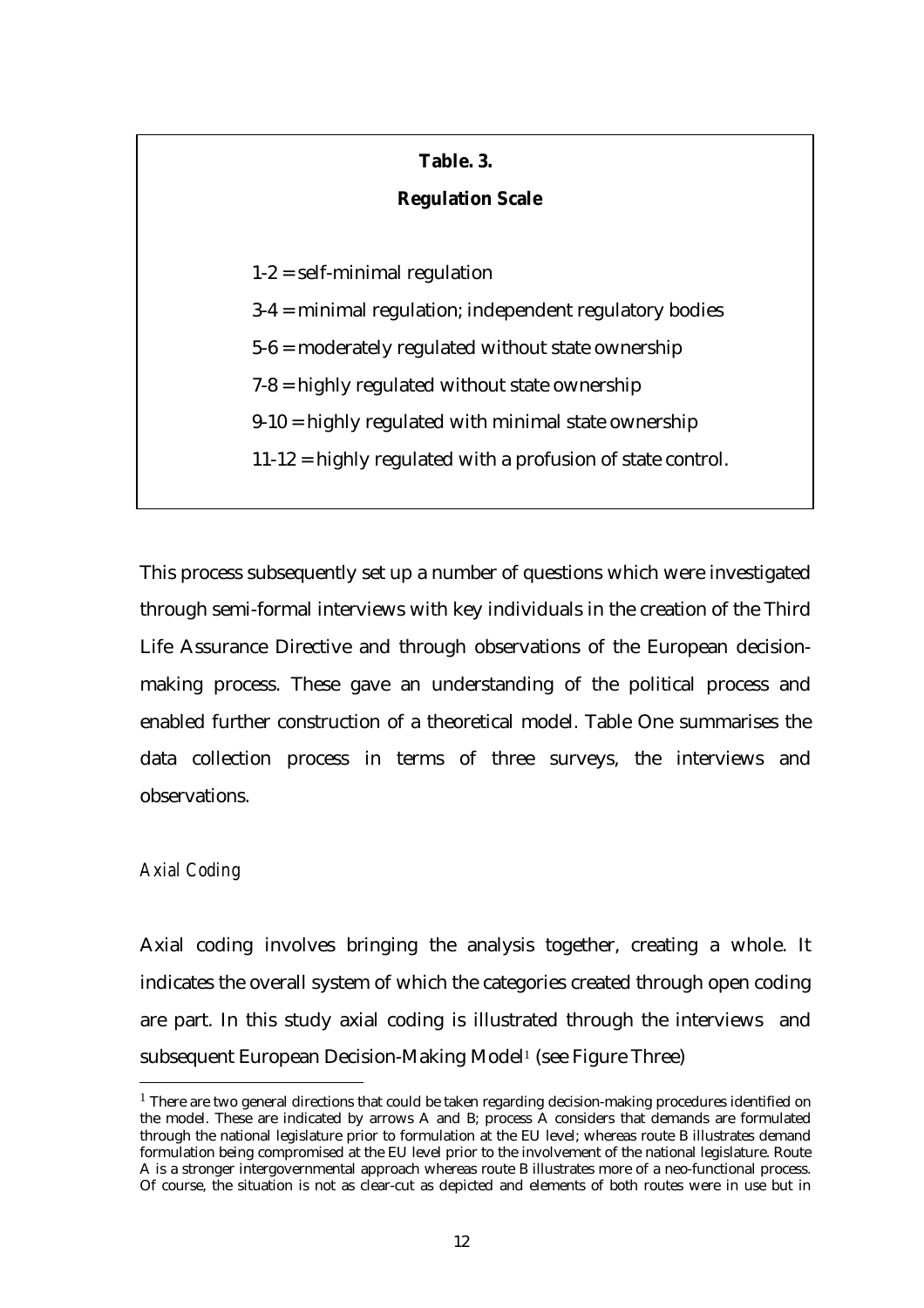## **FIG 3**

 $\overline{a}$ 

#### **THE EUROPEAN DECISION-MAKING MODEL**



general the interviews emphasised route B. The interviews illustrate that agreement is sought and usually accomplished at the European interest group level in tandem with the Commission and Parliament. Indeed, if the legislation is being negotiated by the industry through interest group involvement with a supranational institution EU decision-makers, the research has uncovered elements of neo-functionalism. If a compromise is not reached at the EU level, then each Member State industry would pursue its own ideal market type (as indicated by the matrix) and compromise would be difficult if not impossible to achieve. To enable successful acceptable legislation at the EU level the interviews and surveys illustrate that both neo-functional and intergovernmental processes need to be at work. This is taken further by the Spillover Model.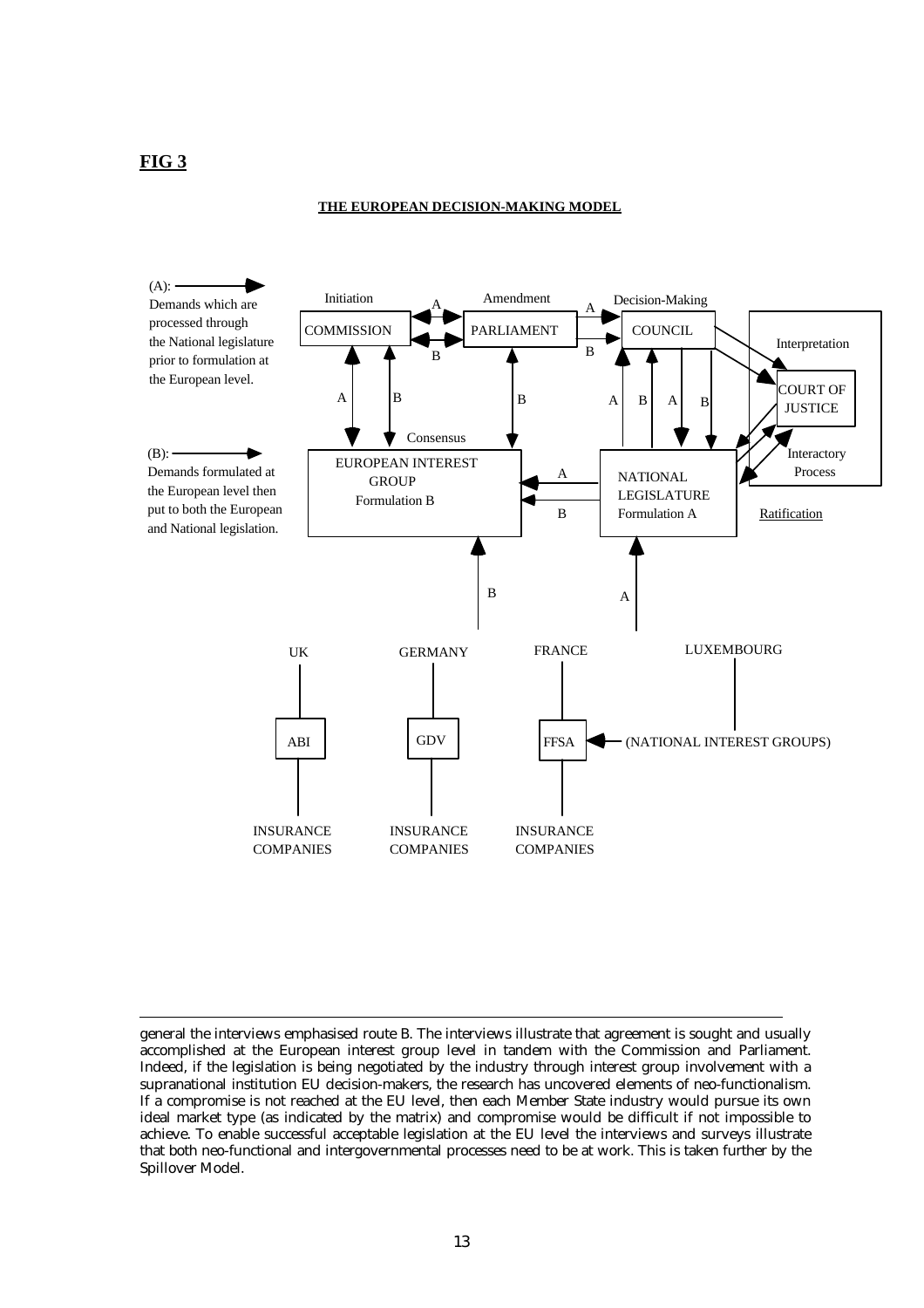It is inclusive of:

- (a) Causal conditions.
- (b) Phenomenon.
- (c) Context.
- (d) Intervening conditions.
- (e) Action/Interaction.
- (f) Consequences.
- (Corbin and Strauss, 1990; pp 96-97).

An application of axial coding in this research was identified through:

- *(a) Membership of the EU.*
- *(b) The creation of the SEM and legislation to create regulatory environments.*
- *(c) The European decision-making process.*
- *(d) The harmonisation of different Member State concepts of market conditions (life insurance industries).*
- *(e) Interaction between Member States and decision-making bodies.*

*(i) Goal orientation (purposeful) market as near to one's own. Interaction between Member states at the European interest group level.*

*(ii) Evolutionary changes (processional) compromised issues. Interaction between interest groups and the EU decision-making institutions.*

*(f) Outcomes or the creation of a harmonised SEM in the life insurance sector; a move towards greater integration in the EU.*

In more specific terms, the *causal conditions* and *phenomenon* are membership of the EU and the on going evolution of the SEM. The *context* is the possible transfer of sovereignty in terms of the decision-making process and market control. The *intervening conditions* are the necessities of harmonisation and the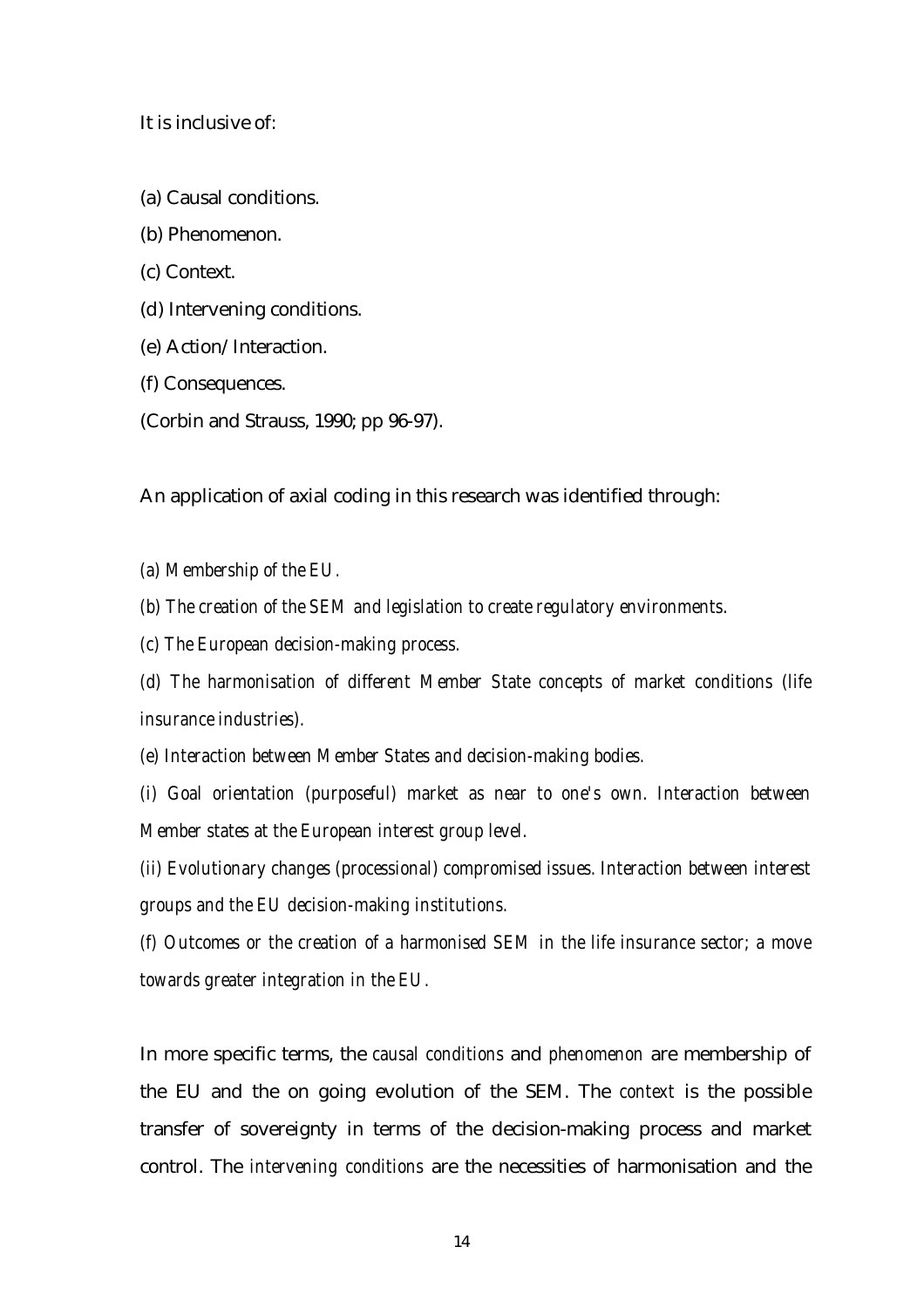implications this has for integration; such is illustrated through the compromises made by Member States in respect of regulatory environments. This portrays the need for *action/interaction* between Member States and the European decisionmaking institutions in terms of the evolutionary changes taking place i.e. the need to harmonise and create a SEM and the goal oriented interaction of creating legislation as close to one's own as possible. Finally, the *consequences* are the creation of the SEM through harmonisation and a shift toward closer union and greater European integration.

Glaser considers that axial coding ". . . undermines and confuses the very method that he (Strauss) is trying to build" (Glaser, 1992; p 61). This process forces the data and negates theoretical coding. The grounded theorist should code categories and properties and allow theoretical codes to emerge where they will. Strauss and Corbin consider that axial coding allows a more focused means of discovering and relating categories. This research uses Corbin and Strauss' axial coding as a guide into which emerge the specific categories to the study i.e. those categories outlined above.

### *The Interviews & Observations*

Interviews were used to investigate decision-making processes at the European level. Over an eight week period working for a political lobbying company (GJW Political Consultants) in Brussels, the author was able to observe the decisionmaking processes. Interviews were undertaken with the Commission; insurance interest groups; the UK Permanent Representative (Finance Committee), and lobbyists. Further interviews were undertaken in Paris and the UK.

#### *INTERVIEW QUESTIONS*

*The interviews were conducted on a semi-formal basis and centred around 10-12 core questions these were;*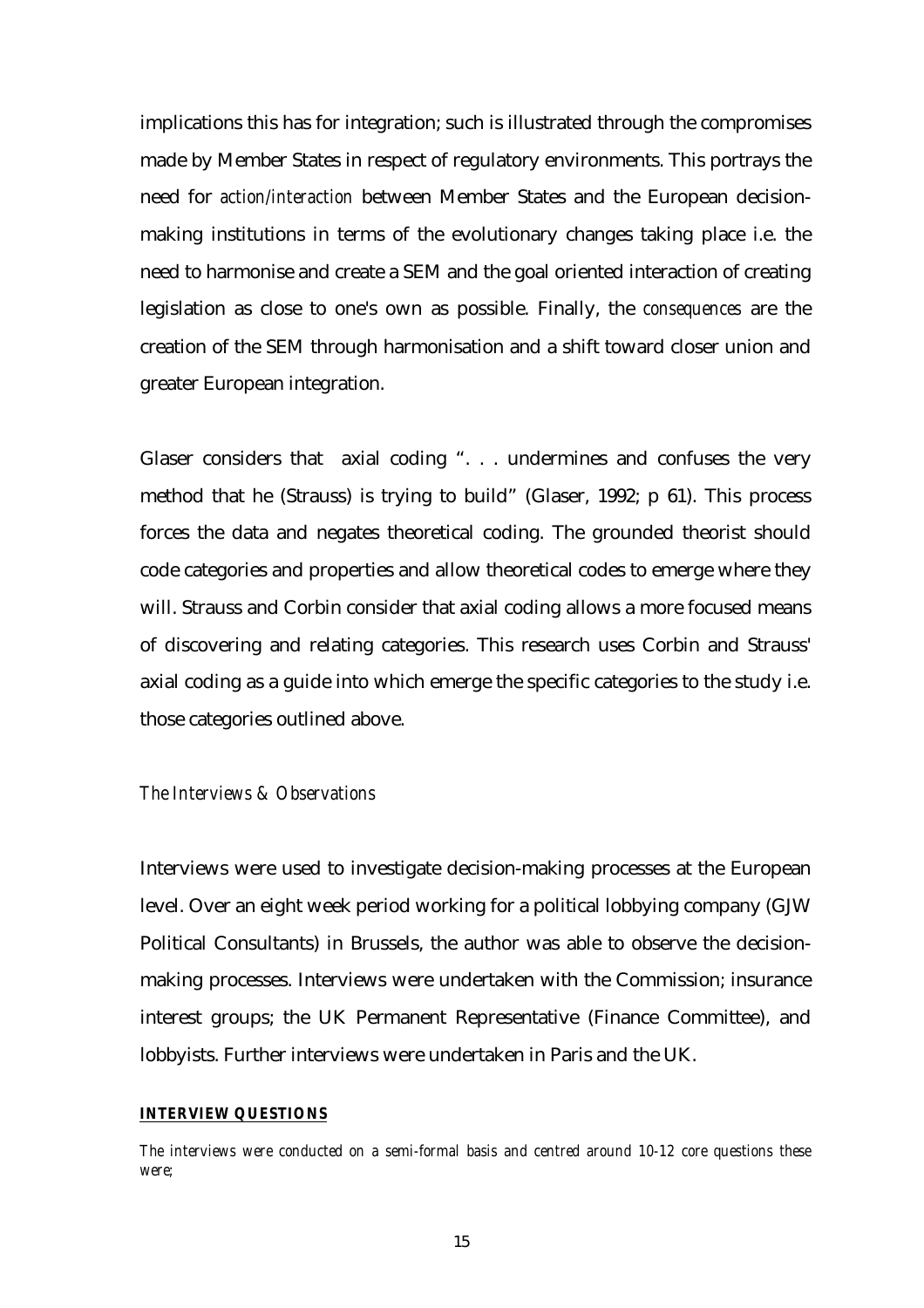*(1) What are the major functions of the CEA/BIPAR/ABI/the Commission/the Council/National Supervisors and how do these fit with each other at;*

*(A) The EU level.*

*(B) The national level.*

*(2) To what extent are decisions made with interest group/COREPER/Commission/National Supervisor in-put.*

*(3) Is it interest groups, national supervisors, the Council of Ministers or the Commission that define decision parameters.*

*(4) Does the Council, the Commission, national legislatures and interest groups reach a compromise prior to a decision reaching the Council.*

*(5) Does an interaction exist between the Council/the Commission/national supervisors and specific interest groups at a national and European level.*

*(6) How does the Council/national supervisor know what to insist upon in respect of national interest.*

*(7) Does an interaction exist between interest groups/Commission/Council/national supervisor and the Insurance Committee*

*(8) Are different Member States looking for specific types of life insurance regulatory environments for the SEM which is different from other member states.*

*(9) Are there differences between the;*

*(a) The French ideal*

*(b) The German ideal*

*(c) The Dutch ideal*

*(d) The UK ideal*

*(e) The Italian ideal*

*Please illustrate these differences.*

*How does your market ideal fit into these?*

*(10) Is a compromise reached between the different national interest groups prior to the Commission initially drawing up draft legislation or is there an interaction between the interest group at the European level and the Commission which takes into consideration a compromise reached by the member state interest groups i.e. ABI through membership of the European interest group CEA/BIPAR.*

*(11) Where possible have compromises been reached between the Council, the Commission and Parliament before the final negotiations to enable a more efficient means of decision making?*

*(12) What takes precedence in the formulation of a Directive Member State or sector interests?*

Each interview attempted to look at the same phenomenon from a different perspective and enable data 'saturation'. The interviews were conducted between surveys A and B and indicated the need for survey B (see Data Collection Scheme). The need for legislative convergence is indicated by the open coding process, the surveys and subsequent matrices. Additionally, the interviews and survey B allow the construction the European Decision- Making Model. Indeed, through the use of both the matrix and the model, a substantive theory is constructed that illustrates convergence and harmonisation procedures in the EU. Ultimately, a substantive theory of European integration is illustrated that has aspects of neo-functionalism and intergovernmentalism (formal theories) (see the substantive theory below).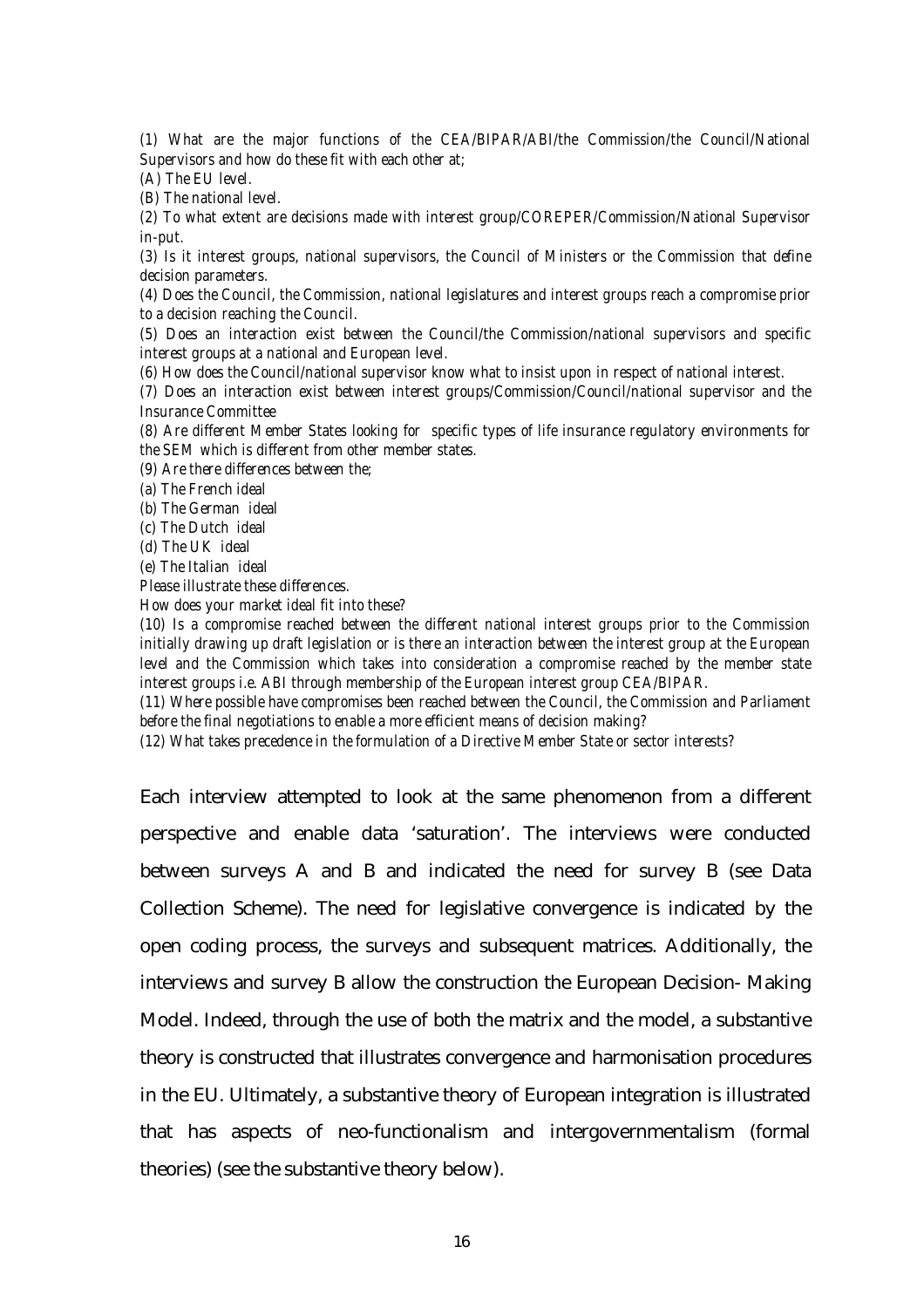#### *Survey B*

#### *A Survey of the UK Insurance Industry regarding Interest Group Use.*

*(1) Your company used organised interest groups at the European level i.e. the CEA in the formulation of the third life directive.*

*(2) Your company used organised interest groups at the national level i.e. the ABI in the formulation of the third life directive.*

*(3) Your company uses organised interest groups at the European level for most European issues.*

*(4) Your company subscribes to a European interest group.*

*(5) Your company subscribes to a national interest group.*

*(6) Your company lobbies European institutions when its European interests are affected.*

*(7) Your company lobbies the national government when European interests are affected.*

*(8) Your company primarily uses interest groups to lobby on its behalf at the European level.*

*(9) Your company primarily uses interest groups to lobby on its behalf at the national level.*

*(10) Your company prefers to use interest groups at the European level because this allows European industry/sector wide compromises.*

*(11) Your company prefers to use interest groups at the national level because this allows nation-wide sector compromises.*

#### *Selective Coding*

"Selective coding is the process by which all categories are unified around a core category" (Corbin and Strauss, 1990; p 15). The core category in this study is European integration. The SEM in life insurance and regulatory environments incorporate ". . . other categories and stand in relationship to the core category as conditions, action/interactional strategies, or consequences" (ibid). The selection of data and the creation of other categories have been processed with the core category in mind. "The core category represents the central phenomenon of the study. It is identified by asking questions such as; what is the main analytical idea presented in this research? What does all the action/interaction seem to be about?" (ibid). The answers to which are: the integration processes at work in the EU, how Member States' action/interaction create the SEM and how this adds impetus to European integration. These areas are identified and unified through axial coding. "During axial coding, one begins to notice certain patterns . . . and a certain amount of integration naturally occurs" (ibid p 130). Indeed, a network of conceptual relationships already exists. Of course, the network may be unclear but these can be refined during selective coding. "It is very important to identify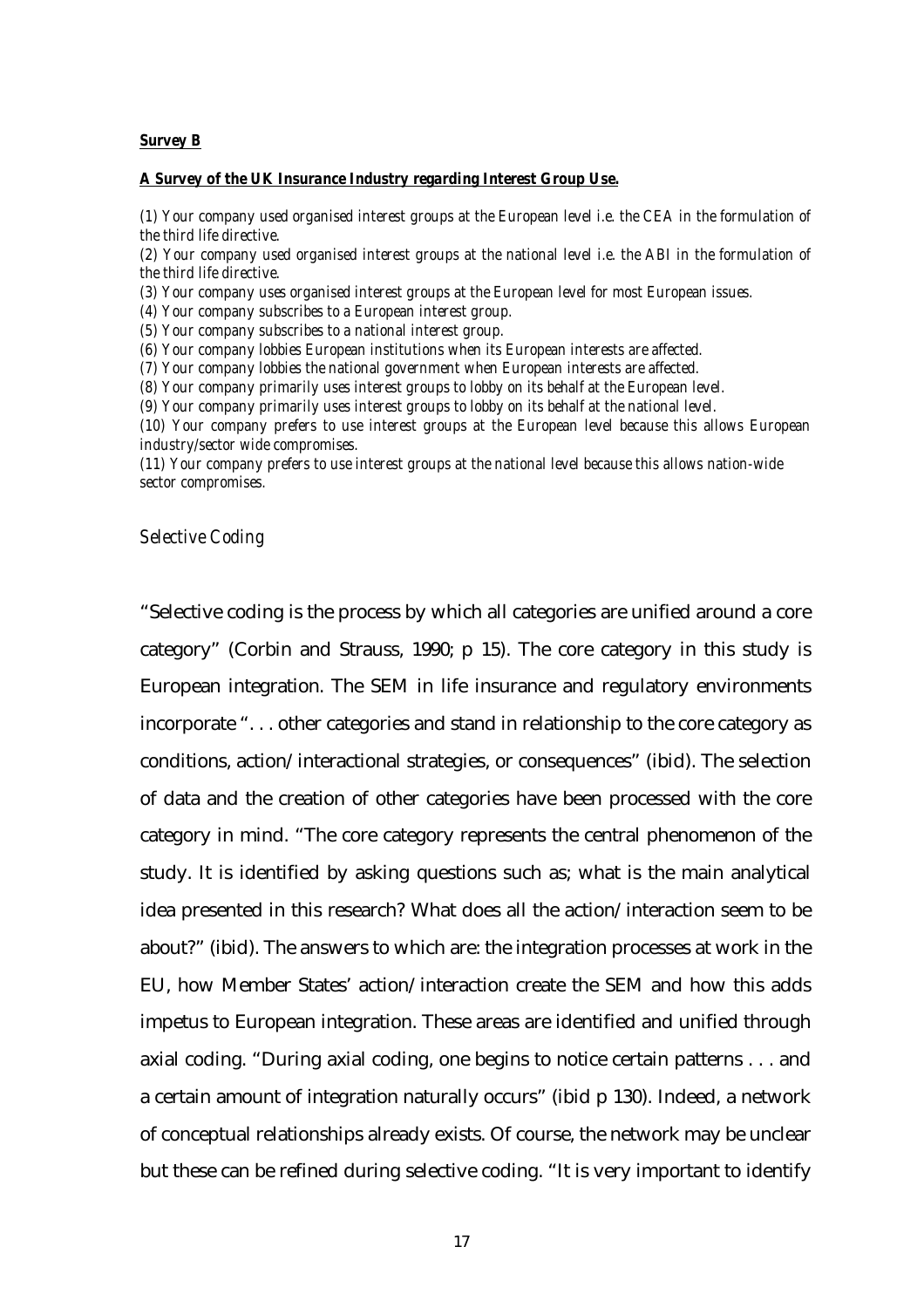these patterns and to group the data accordingly, because this is what gives the theory specificity" (ibid). To clarify connections in the network grounded theory uses " . . . a combination of inductive and deductive thinking, in which we move between asking questions, generating hypotheses, and making comparisons" (ibid, p 131). Selective coding integrates the research, it puts the story straight, provides analysis, identifies the core category and illustrates how major categories relate, both to it and to each other. This can be further developed through understanding *process*.

#### *Process: Self-Interest & Social Mutuality*

Process is also be built into the theory. "Process analysis can mean breaking a phenomenon down into stages, phases, or steps. Process may also denote purposeful action/interaction that is not necessarily progressive, but changes in response to prevailing conditions" (Corbin and Strauss, 1990; p 10). Consequently, when the life insurance sector and EU decision-making institutions are analysed, processes and action/interaction are identified through interest groups. And the changes and compromises made by interest groups and sectors are interpreted in relation to the changes the SEM has brought and is bringing about.

The analysis identified process in the Member State markets because of their membership of the EU and the creation of a piece of legislation that would harmonise the different regulatory environments. This would create the need for compromise; and the research sought to identify why and how these compromises and changes would take place. Consequently, the European Decision-Making Model (Fig Three) was constructed through semi-formal interviews, observations and a further survey (Survey B see Data Collection

18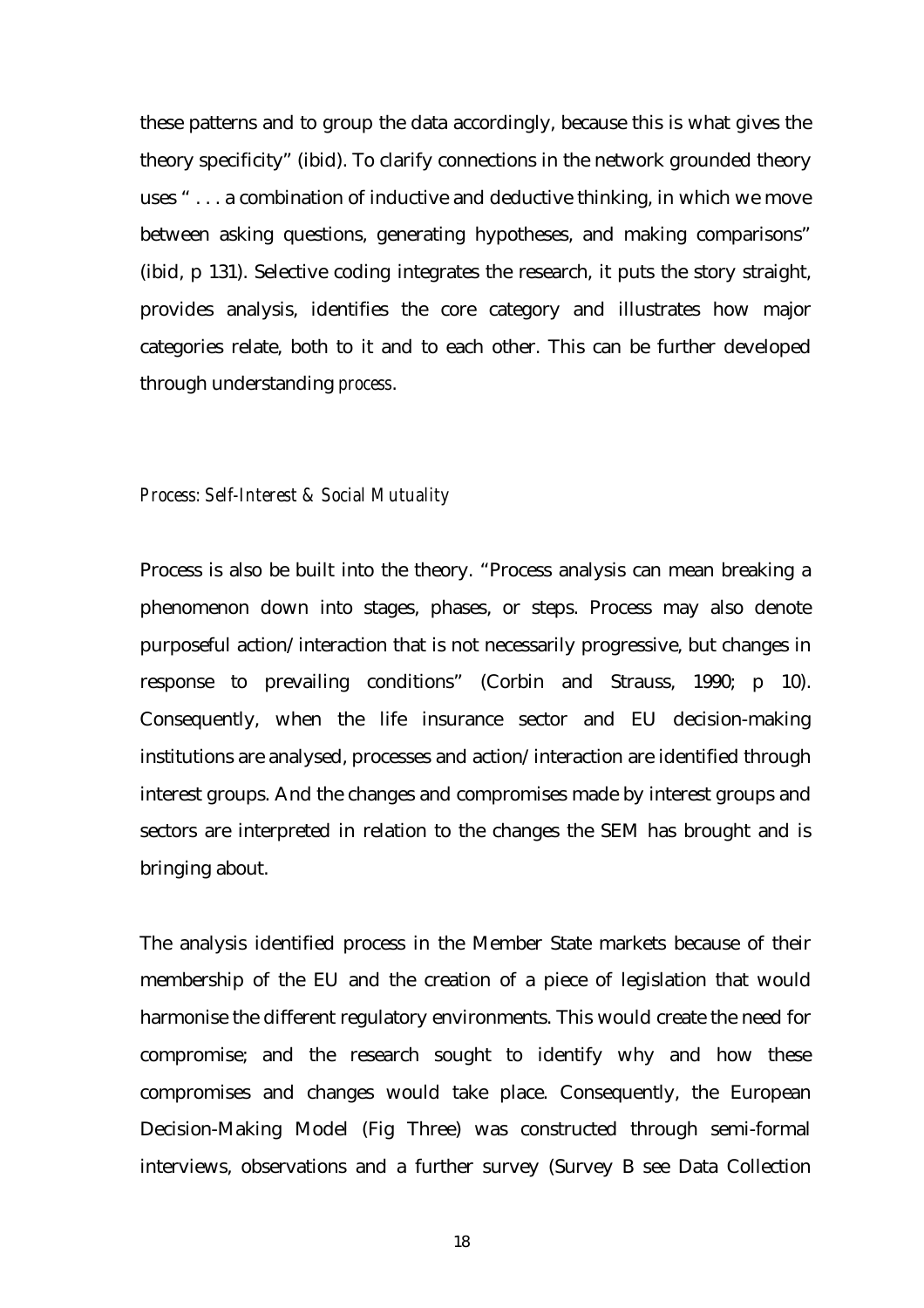Scheme Table One). The surveys assisted in generating substantive theory. Survey A was used as secondary analysis in relation to the open coding of Member State regulatory structures. Indeed, it added to and verified the initial open coding. "Comparative analysis requires secondary analysis when populations from several different studies are compared, such as different nations or factories" (Glaser and Strauss, 1967; p 188). Survey B is used in the same way with regard to the European Decision-Making Model.

Through compromise at the European level, *self-interest* is sacrificed for the welfare of Europe in general even though this is initially in a limited area<sup>2</sup>. However, ultimately welfare is realised throughout Europe in terms of peaceful co-existence and economic expansion. As Scheingold indicated ". . . integration was good by definition since it was directed at economic reconstruction and permanent reconciliation between nations whose conflicts had led to bloody wars. . . . A 'United States of Europe' seemed almost by definition likely to serve the cause of a peaceful and prosperous future" (Scheingold, 1971; p 30).

## SUBSTANTIVE AND FORMAL THEORY

Glaser and Strauss (1967) considered that grounded theory was concerned with two types of theory: substantive and formal (conceptual); theory allows hypotheses and substantive concepts to emerge from the data, so analysis may identify concepts relevant to understanding the data. They emphasised that theory generation was accomplished through the collection, coding and analysis of the data and that these three operations were done together as far as was possible. These areas should interact continually, from the beginning of the investigation to its end. The separation of these areas hinders theory generation

 $\overline{a}$ 

 $2$  Welfare in this paper is based on the concept of the social contract. As in, the need for people to work and exist together so they are able to pursue their self interest. It is based on Kant's civic constitution. It is giving up one's individual freedom in certain areas for the welfare or general good of all.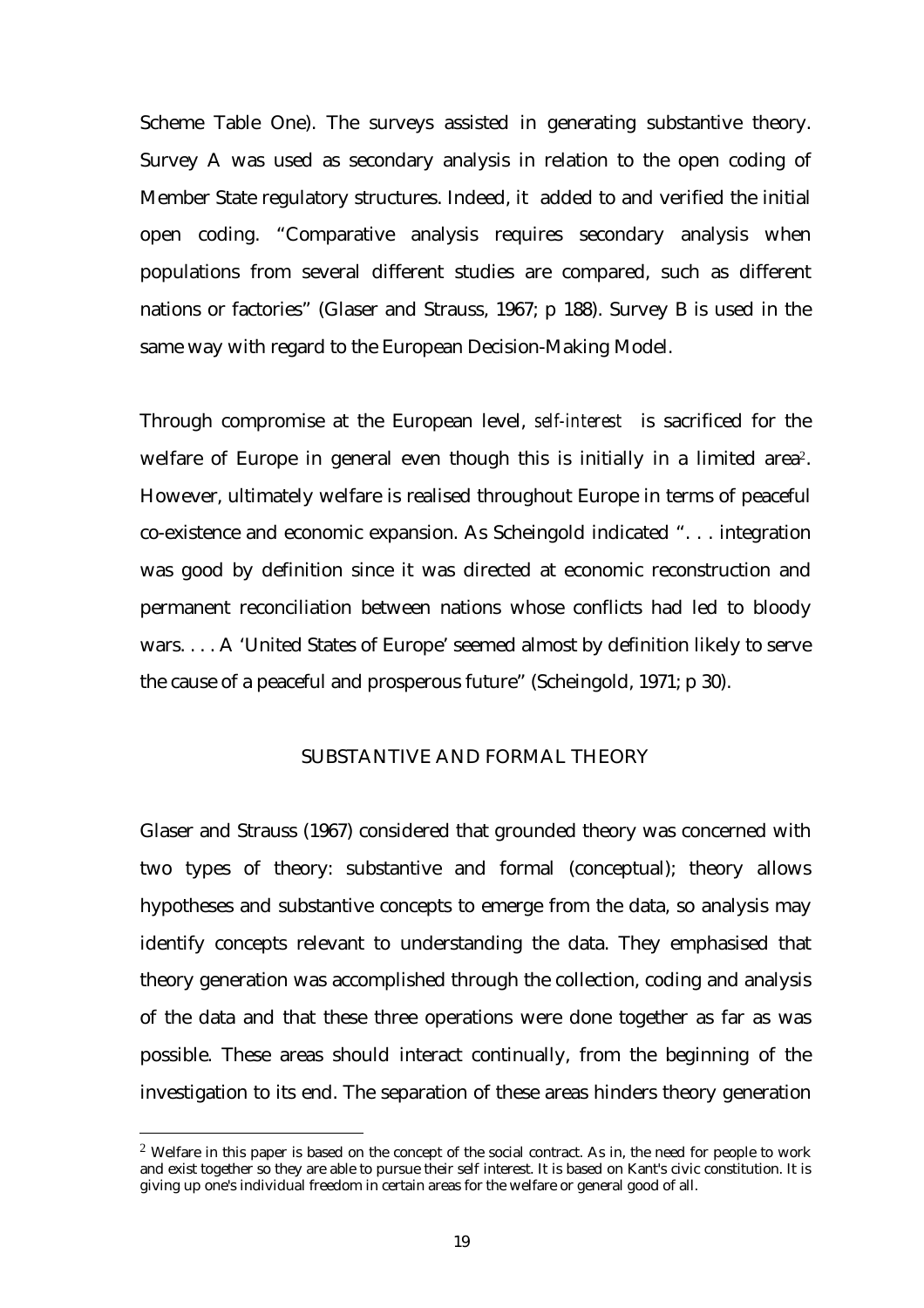whereas set ideas stifle it. In this study the aim is to generate a substantive theory in relation to neo-functionalism and intergovernmentalism, (formal theories) and questions these with regard to their applicability as theories of European integration.

#### *Formal Theories*

In the context of this paper and its study of the EU decision-making processes, formal theory is broadly European integration theory and, specifically, neofunctionalism and intergovernmentalism. Neo-functionalism is one of incremental integration through the transfer of allegiance to a supranational body, the use of interest groups and the concept of spillover. On the other hand, intergovernmentalism considers that the nation-state is the main impetus behind the European integration process. The substantive element of the theory formulated in this paper measures the extent formal theories empirically adhere to these propositions.

The empiricism is bound up in the changes that are taking place as the EU evolves, especially now that the process has intensified. Indeed, the idea of neofunctional transformation has re-emerged (in the aftermath of the SEA the SEM, the Maastricht Treaty and EMU) and the evolving EU is where the process may be further identified and best observed.

Neo-functionalism is ground in Kantian political thought and considered peace oriented in terms of a specific region. It is a peaceful process directed at a peaceful end and wishes to ensure a 'civic constitution' under the auspices of perpetual peace (Kant 1992). Neo-functionalism proposes that the EU is a supranational entity which through its growing authority encourages the transferral of allegiance away from national institutions and towards the

20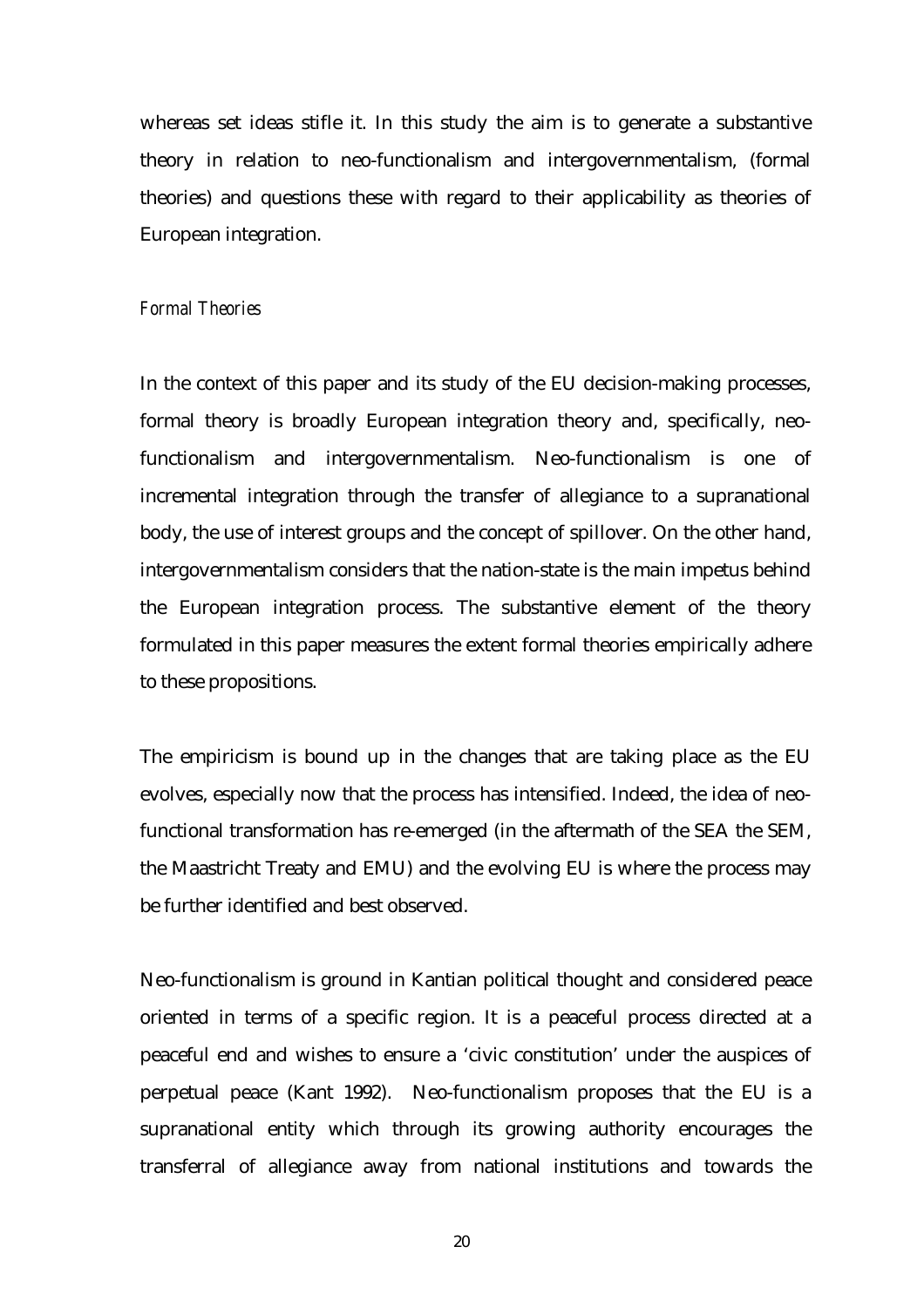European. On the other hand, intergovernmentalism argues that the nation-state is the main impetus and will remain so.

"A substantive theory generated from the data must be formulated, in order to see which of diverse formal theories are, perhaps, applicable for furthering additional substantive formulations" (Glaser and Strauss, 1967; p 34). This illustrates that theories are never complete but processes in themselves. In this context, one may question the extent to which intergovernmentalism and neofunctionalism may be labelled formal theories, and the extent to which they are substantive theories of realism and functionalism. Neither has emerged from studies under different types of situations i.e. integration processes external to western Europe. However, one may consider that all theory is open ended because as new categories or properties are generated, there is a place for them in the scheme. This research wished to investigate, verify, question and ideally, further understand European integration through the construction of a substantive theory and an analysis of neo-functionalism and intergovernmentalism.

#### *The Substantive Theory*

The substantive theory is built through coding, categorisation and process. The matrices provide the basis of the substantive theory in that they acknowledge that separate Member States pursue different regulatory regimes. This sets up the problem of understanding how compromise is reached. The interviews, observations and survey B further construct the substantive theory. A substantive theory that has implications for the formal theories of intergovernmentalism and neo-functionalism (in terms of spillover, supranationality and interest group utilisation).

21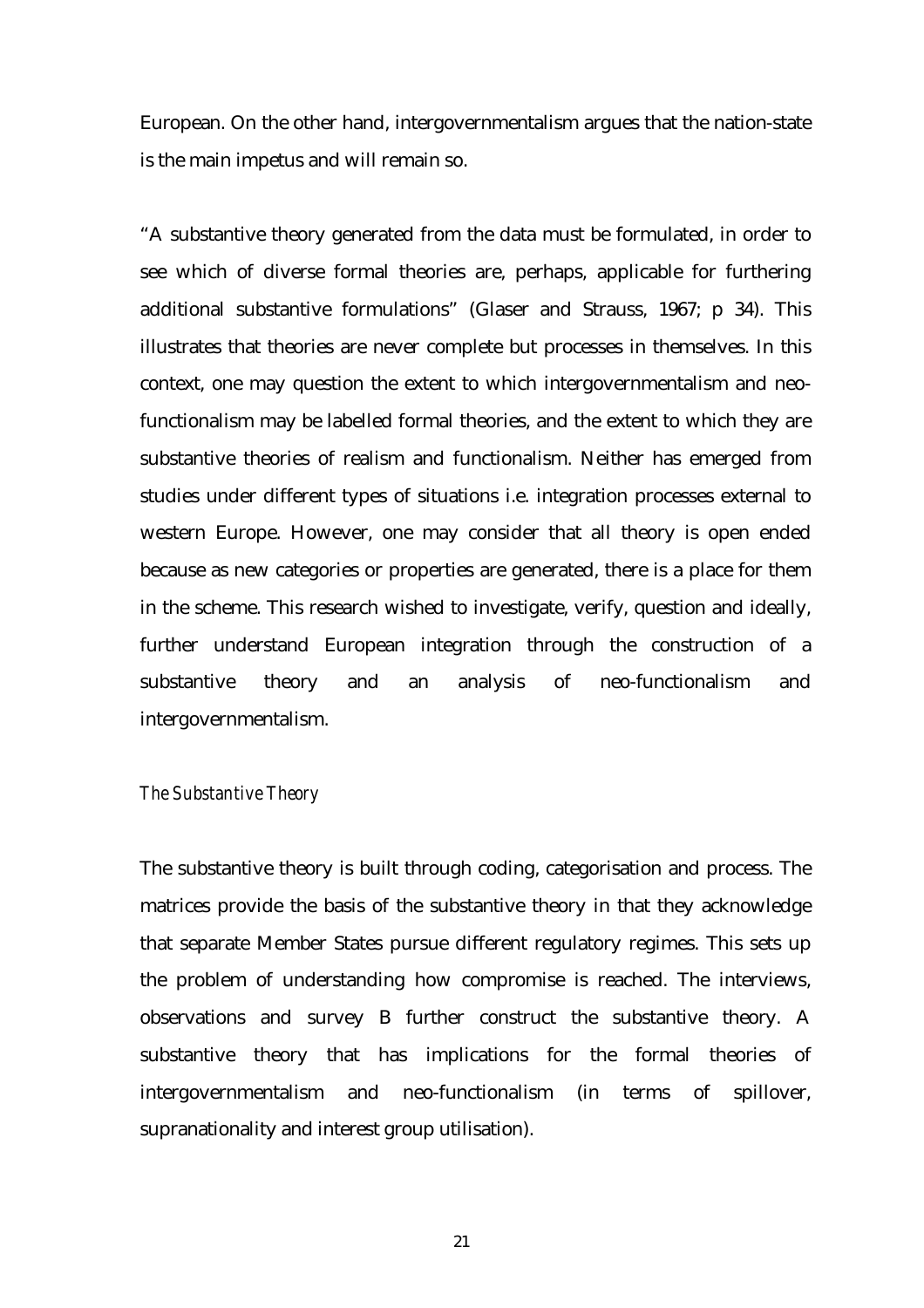The substantive theory was constructed through an induction/deduction process. The inductive element encompassed the creation of a matrix through coding and categorisation. This was added to and verified by survey A, this led to a number of deductions. Through axial coding elements of the research were linked up around the core category and through selective coding an the European Decision-Making Model was formulated. In practical terms, this meant that through the construction of the matrix, we discover that different Member States pursue different concepts of a regulatory environment. This leads the paper to the question: do the Member States compromise their differences and if they do how is this achieved? The interviews provided an understanding of how compromise is pursued and indicated a generalisation. Indeed, the generalisation is part of and extends the substantive theory, the basis of which is as follows:

*(a) Sectors/industries (in this context the insurance industry) are involved in the construction of the SEM and furthering European integration.*

*(b) They participate in the decision-making process in a number of ways but primarily through the use of interest groups.*

*(c) Each Member State sector/industry compromise their own interest at the EU level (this is achieved through national interest groups e.g. (ABI and European interest groups e.g. CEA).*

*(d) Compromise between the EU wide sector/industry and the Commission is reached primarily through European interest groups.*

*(f) Compromise between the EU legislative bodies, national legislatures and interest groups takes place throughout the creation of legislation.*

*(g) There is a shift in allegiance from the national legislature to the EU with regard to certain issues. However, the Member States still play an important role in the decision-*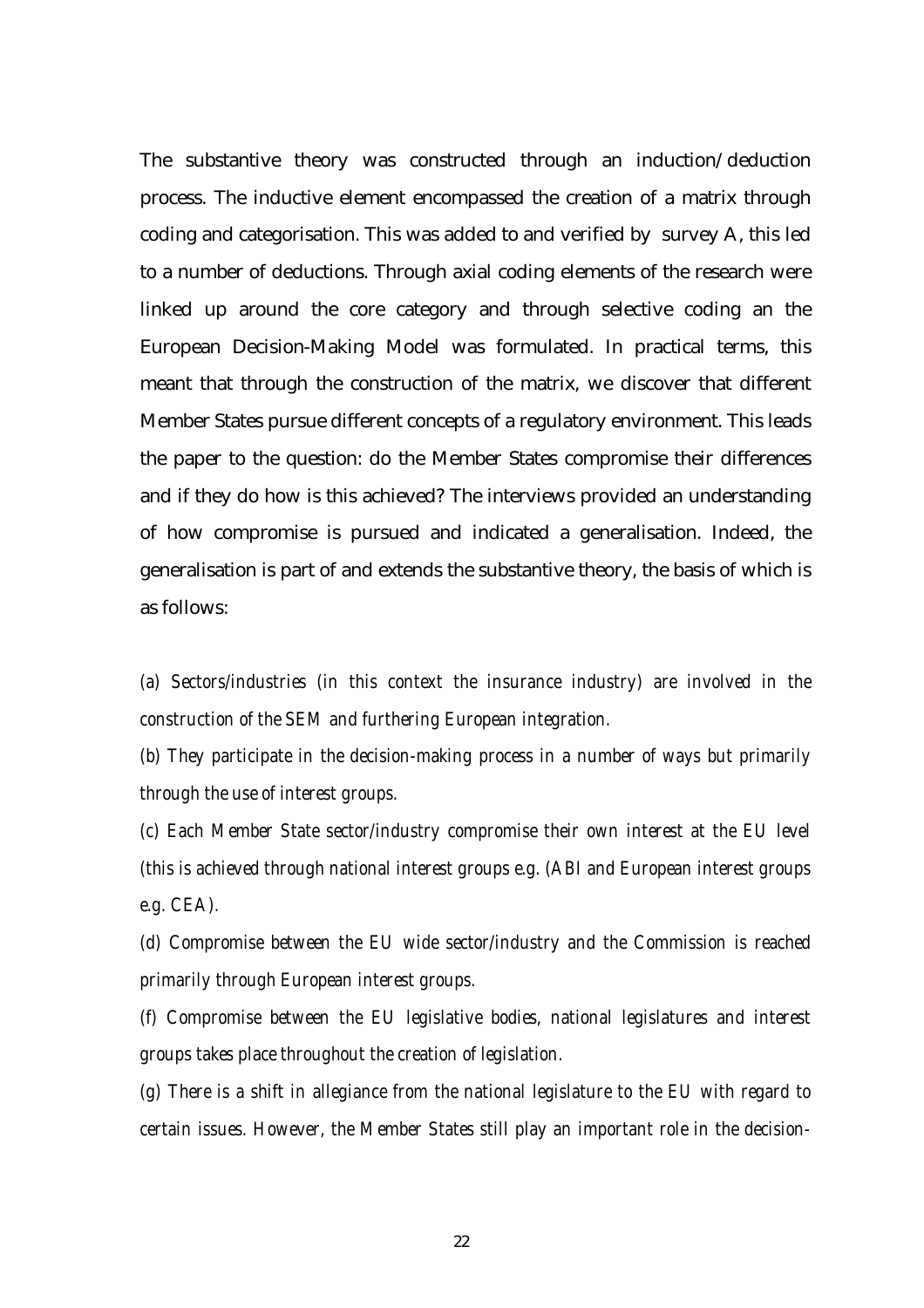*making process. Indeed, there has been a shift toward joint sovereignty in the creation of EU legislation. Through this process European integration is intensified.*

*(h) European integration is given impetus by economic industries/sectors pursuing their self-interest in the creation of EU legislation. However, this allows welfare for Europeans in terms of greater prosperity and peaceful co-existence. Again, this intensifies European integration.*

The substantive theory has been constructed through the following procedures. First, the grounded theory techniques of theoretical sampling and coding and categorisation. Secondly the accumulation of data based on two major surveys, an interview programme and observations (see the Data Collection Table). Finally, a generalisation which illustrates the accumulation of the process and indicates how each piece of legislation created between the Member State industries/sectors, the EU decision-makers and Member State governments accumulates and intensifies European integration (see the Spillover Model, Figs Four and Five). Indeed, the Spillover Model illustrates an interaction between neo-functional and intergovernmental processes of spillover<sup>3</sup>.

 $\overline{a}$ 

 $3$  Spillover is observed in terms of the need for further legislation in the European life insurance industry and the industries (non-life insurance, banking and pensions) and sectors (capital) related to it. It is suggested that EMU will intensify the need for harmonisation in these areas and it is in this context that intergovernmental and neo-functional processes can be observed. In intergovernmental terms spillover can be seen the creation of the Treaties and agreements that further integration i.e ECSC, EEC, Enlargement, Direct Elections, SEA, SEM, EMU. While in neo-functional terms spillover may be observed in three areas (a) in one industry (the insurance industry) vertical spillover; (b) spillover from industry to industry (from insurance to banking) horizontal specific spillover. More tentatively one may posit spillover from sector to sector (from sevices to capital) horizontal general spillover .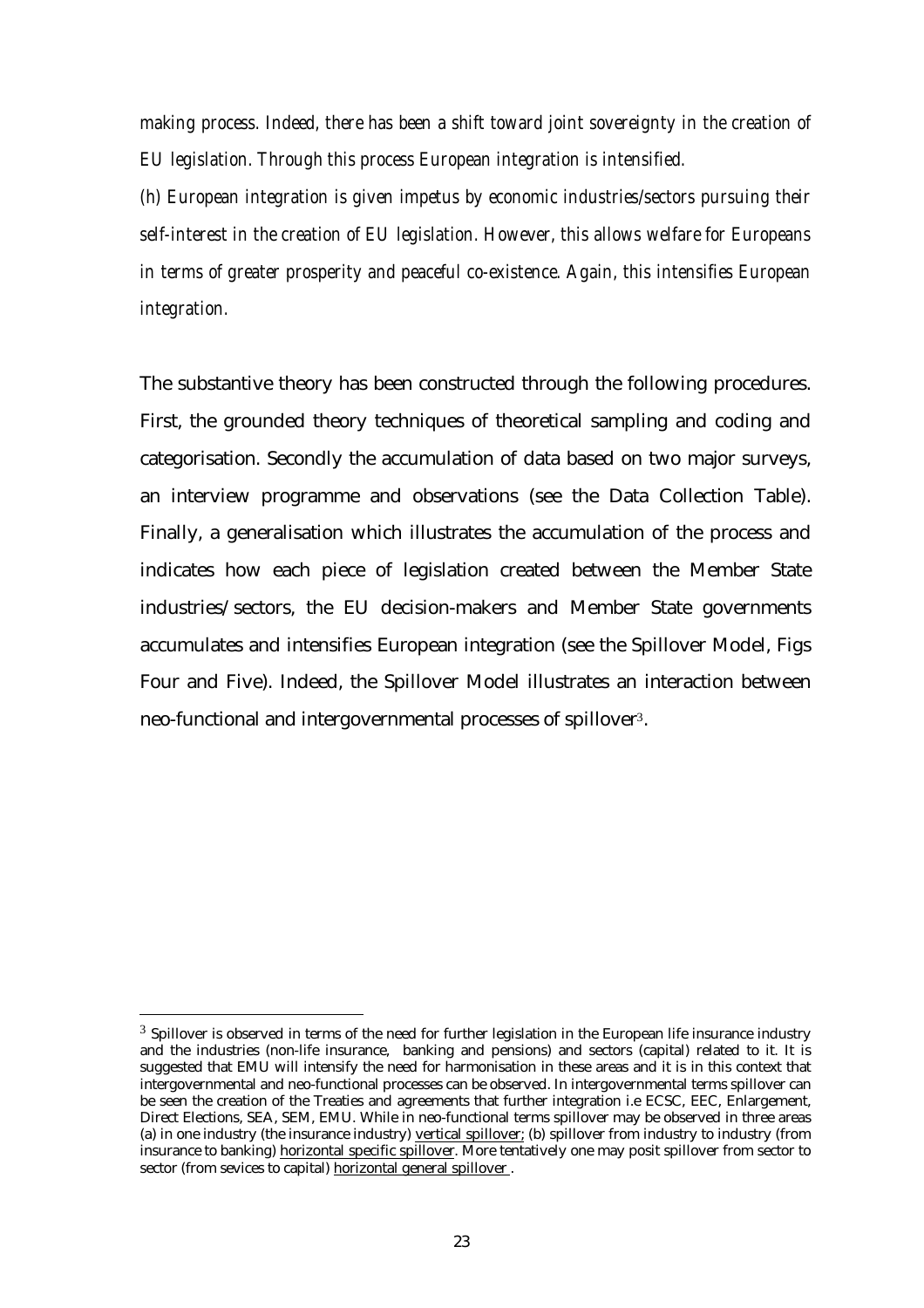## **THE SPILLOVER MODEL (FIGS 4 & 5)**

# **FIG 4**

| Intergovernmental<br>Spillover |      | NEO-FUNTIONAL SPILLOVER<br>VERTICAL SPILLOVER (WITHIN SAME INDUSTRY) |
|--------------------------------|------|----------------------------------------------------------------------|
|                                |      |                                                                      |
|                                |      |                                                                      |
| EPU?                           |      |                                                                      |
| EMU                            | 1999 | X <sub>5</sub>                                                       |
| <b>SEM</b>                     | 1992 | $\geq 4$<br>X <sub>7</sub>                                           |
| SEA/QMV                        | 1987 | $\ge 3$                                                              |
| <b>Direct Elections</b>        | 1979 | Xŵ<br>$\Chi$ 6                                                       |
| EEC/Euratom                    | 1957 |                                                                      |
| $\operatorname{ECSC}$          | 1951 |                                                                      |
|                                |      | <b>INSURANCE</b>                                                     |

#### **Neo-Functional Spillover. Vertical Spillover (Within Same Industry)**

- 1. Re-insurance Directive
- 2. Co-insurance Directive
- 3. First Life Insurance Directive. 79/267/EEC
- 4. Second Life Insurance Directive. 90/ 619/EEC
- 5. Third Life Insurance Directive. 92/96/EEC
- 6. First Non-Life Insurance Directive. 73/239/EEC
- 7. Second Non-Life Insurance Directive. 88/357/EEC
- 8. Third Non-Life Insurance Directive. 92/49/EEC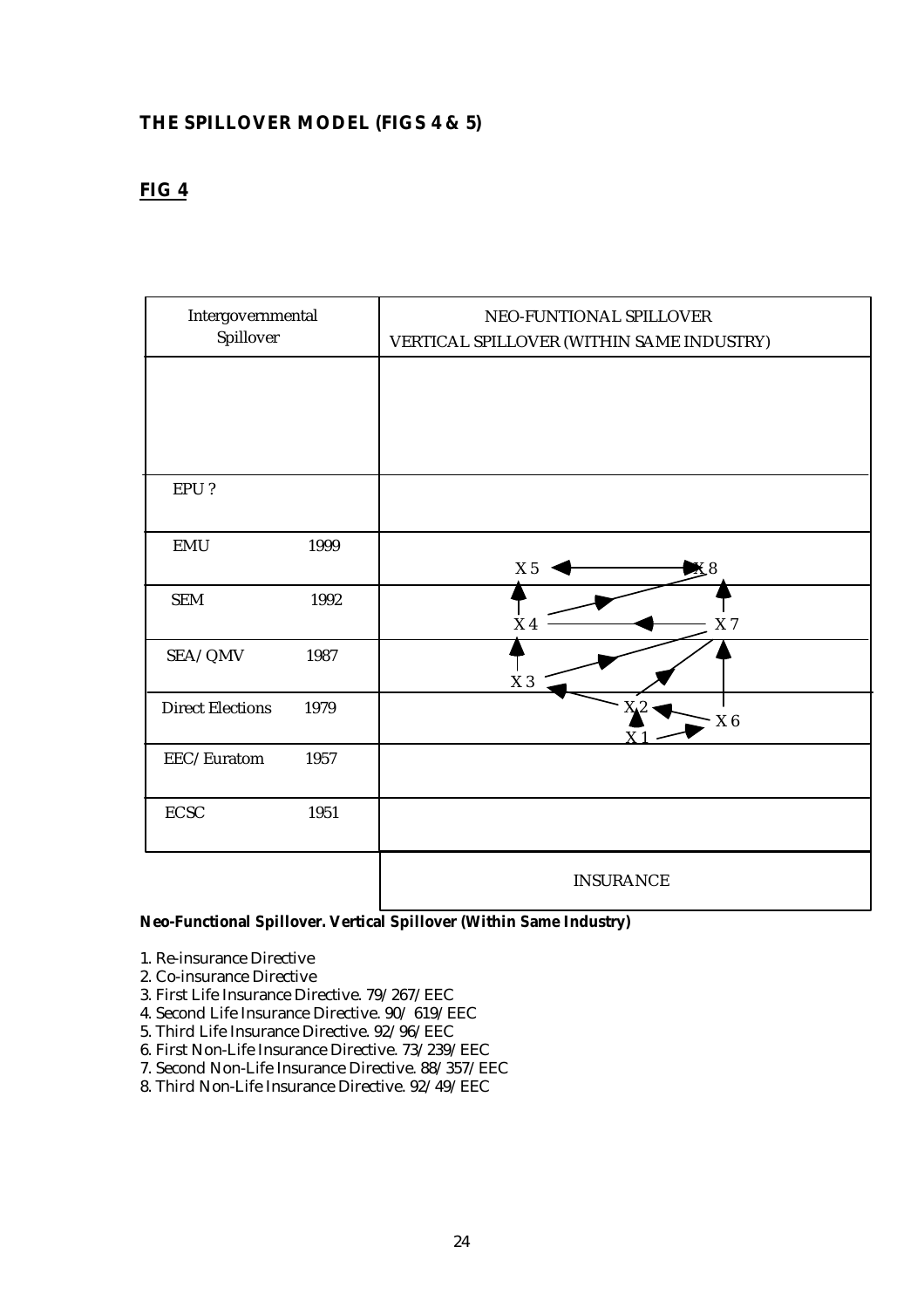| Intergovernmental<br>Spillover |      | NEO-FUNTIONAL SPILLOVER HORIZONTAL SPECIFIC<br>SPILLOVER (INDUSTRY TO INDUSTRY<br>(WITHIN SAME SECTOR) |                  |                            |  |  |  |
|--------------------------------|------|--------------------------------------------------------------------------------------------------------|------------------|----------------------------|--|--|--|
|                                |      |                                                                                                        |                  |                            |  |  |  |
|                                |      |                                                                                                        |                  |                            |  |  |  |
| EPU?                           |      |                                                                                                        |                  |                            |  |  |  |
| <b>EMU</b>                     | 1999 | $\times 8$<br>X 5                                                                                      | $\overline{X12}$ |                            |  |  |  |
| <b>SEM</b>                     | 1992 | X4<br>X 7                                                                                              | $X_{10}$         | X 15                       |  |  |  |
| SEA/QMV                        | 1987 | X <sub>3</sub>                                                                                         | $X$ 13 $-$       | $\blacktriangleright$ X 14 |  |  |  |
| <b>Direct Elections</b>        | 1979 | X.2<br>X6<br>X <sub>1</sub>                                                                            | X <sub>9</sub>   |                            |  |  |  |
| EEC/Euratom                    | 1957 |                                                                                                        |                  |                            |  |  |  |
| <b>ECSC</b>                    | 1951 |                                                                                                        |                  |                            |  |  |  |
|                                |      | <b>INSURANCE</b>                                                                                       | <b>BANKING</b>   | <b>PENSIONS</b>            |  |  |  |

#### **Horizontal Specific Spillover (Industry to Industry Within the Same Sector)**

X1. Re-insurance Directive 64/225/EEC

X2. Co-insurance Directive 78/473/EEC

- X3. First Life Insurance Directive. 79/267/EEC
- X4. Second Life Insurance Directive. 90/ 619/EEC
- X5. Third Life Insurance Directive. 92/96/EEC

X6. First Non-Life Insurance Directive. 73/239/EEC

X7. Second Non-Life Insurance Directive. 88/357/EEC

X8. Third Non-Life Insurance Directive. 92/49/EEC

X9. First Banking Directive. 77/780/EEC

X10. Second Banking Directive. 89/646/EEC

X11. Capital Adequacy Directive. 93/6/EEC

X12. Solvency Ration Directive. 94/7/EEC

X13. Accounts Directive for Banks and Other Credit Institutions. 86/635/EEC

X14. Directive Concerning Equal Treatment for Men and Women in Occupational Social Security Schemes. 86/378/EEC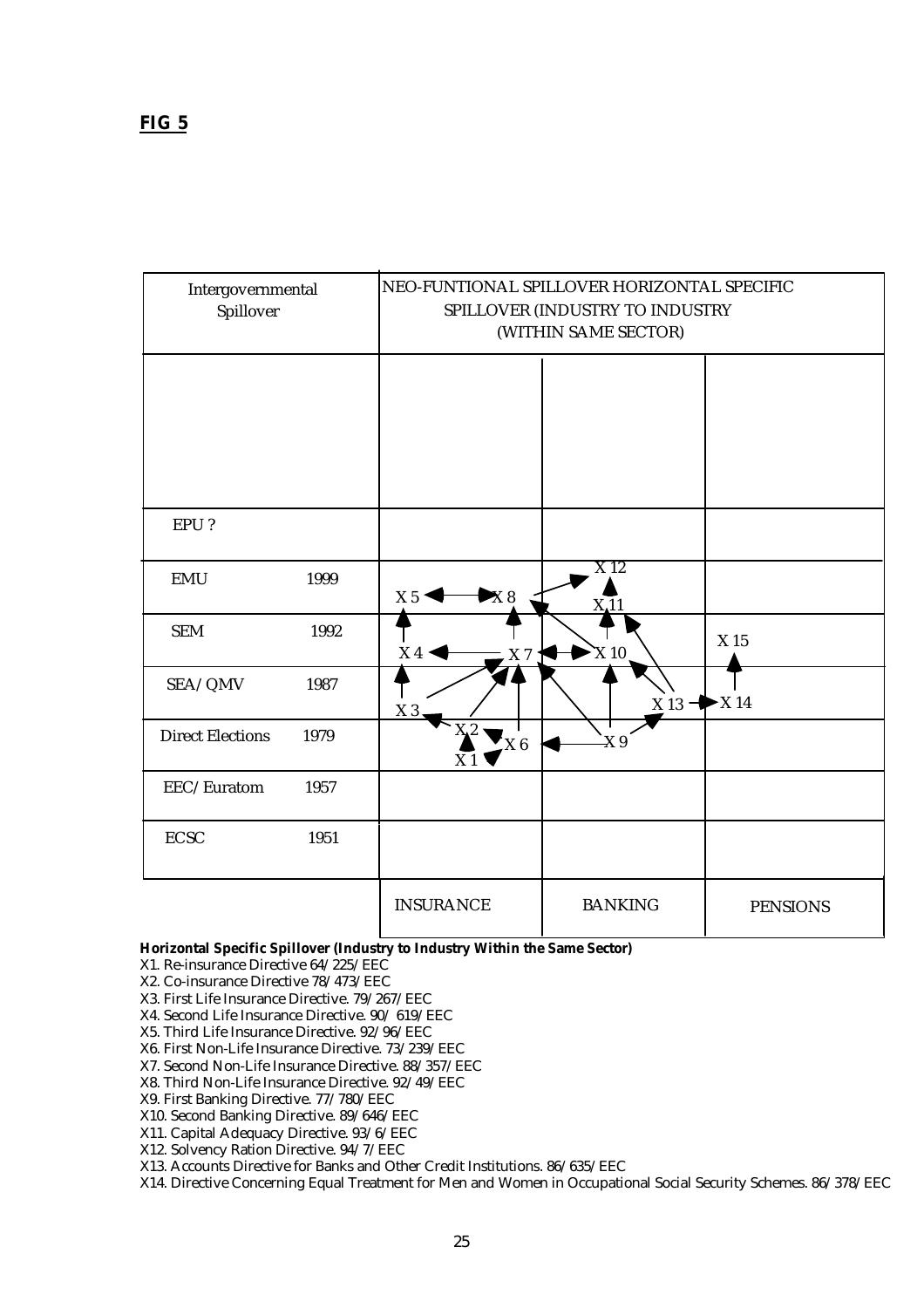X15. Directive Concerning the Rights of Residence for Self-Employed Persons Who have Ceased Occupational Activity. 90/365/EEC

The substantive theory is illustrated by the following:

*Regulatory/Legislation Environment (Table 2) Regulation Scale (Table 3) Life Insurance Regulation Matrix One (Figure 1) Life Insurance Regulation Matrix Two (Figure 2) The European Decision-Making Model (Figure 3) The Spillover Model (Figures 4 and 5).*

If sectors/industries (in this context, the insurance industry) are involved in the construction of the SEM and furthering European integration. Then the process is not purely intergovernmental. However, as the Council of Ministers passes legislation, an intergovernmental element still remains. The substantive theory considers that industries/sectors compromise their own interest at the EU level (this is achieved through national interest groups e.g. the ABI and European interest groups e.g. the CEA). This too illustrates aspects of neo-functionalism as the use of interest groups (sub-national actors) particularly European interest groups is central to a neo-functional understanding of European integration. Compromise between the EU-wide sector/industry and the Commission is reached primarily through European interest groups. The use of EU-wide interest groups is emphasised in the interaction and compromises that are reached between the EU legislative bodies and the EU-wide interest groups in the creation of European legislation. However, the national interest groups still play an important role in the process by reporting back to national governments. In general the substantive theory concluded that there was a shift in allegiance from the national legislature to the EU with regard to certain issues. However,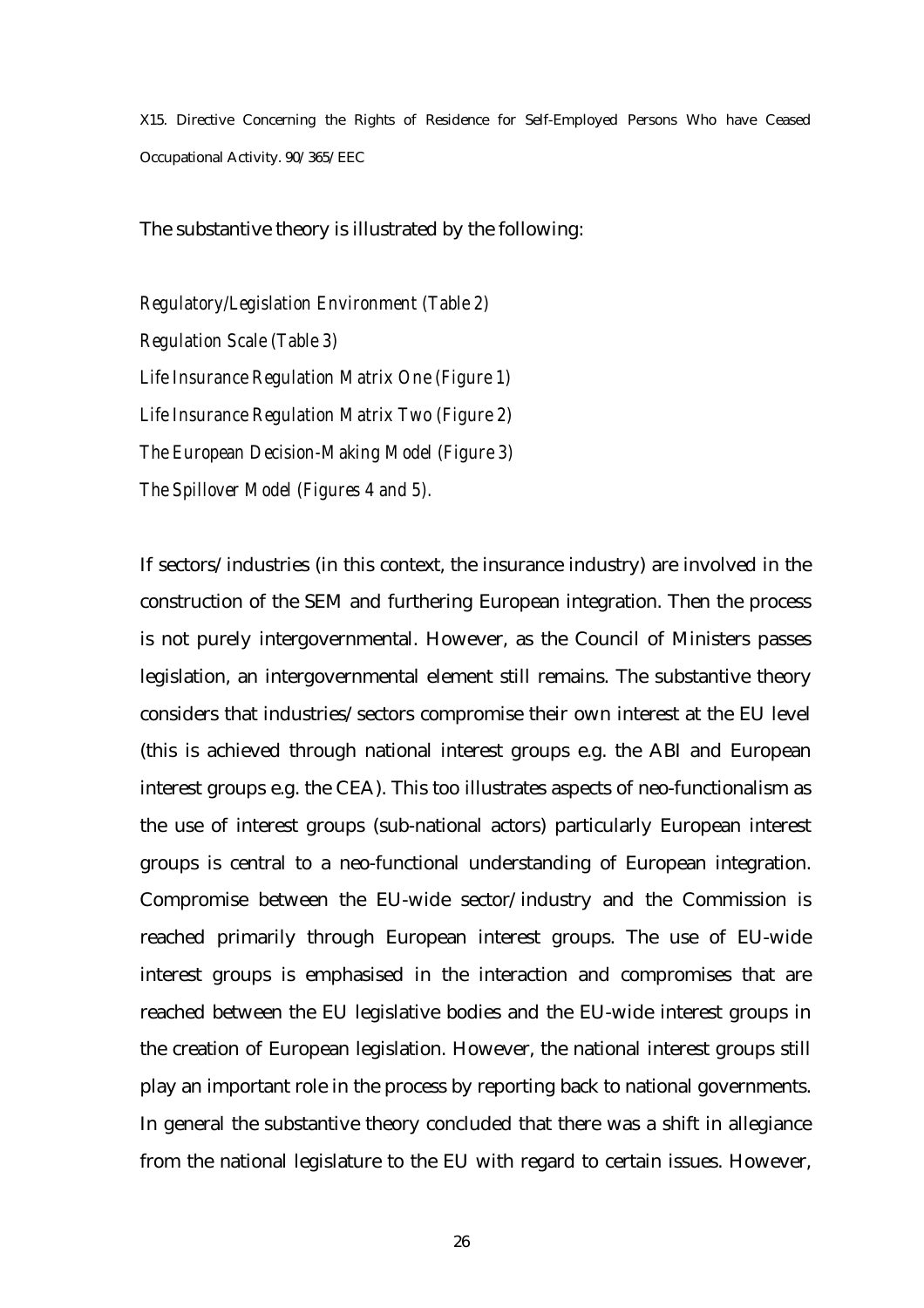the Member States still played an important role in the decision-making process. Indeed, there has been a shift toward joint sovereignty in the creation of EU legislation. This is illustrated through the concepts of intergovernmental and neo-functional spillover; the former creates the environment through the treaties whereas the latter pushes this forward through the need for industries/sectors to ensure their advantage in the evolving EU. This process initiates a shift away from economic interdependence toward an intensification of European integration, a move away from an intergovernmental process of integration toward a neo-functional.

### **CONCLUSION**

This study illustrates grounded theory techniques in the following ways. Firstly, a comparative analysis through the open coding of individual Member States' life insurance legislation and regulatory regimes; formulates a regulatory/legislation table and a regulation matrix. Further coding through a survey of Member State insurance industries refined and verified the matrix. These procedures illustrated the need for a further survey which allowed data saturation and an in-depth understanding of the phenomenon. Indeed, this investigation raised questions with regard to how legislative differences between Member States may be resolved. Secondly, through axial coding and an interview programme, process was identified and illustrated through the European Decision-Making Model (Fig Three).

Thirdly, the selective coding process is illustrated by the matrix and the model fitting together around the core category of European integration through the creation of the SEM and European Union. Axial coding draws all parts of the analysis together: it is the pivot or the axis of theory building. This is illustrated through the European Decision-Making Model. Finally a generalisation is made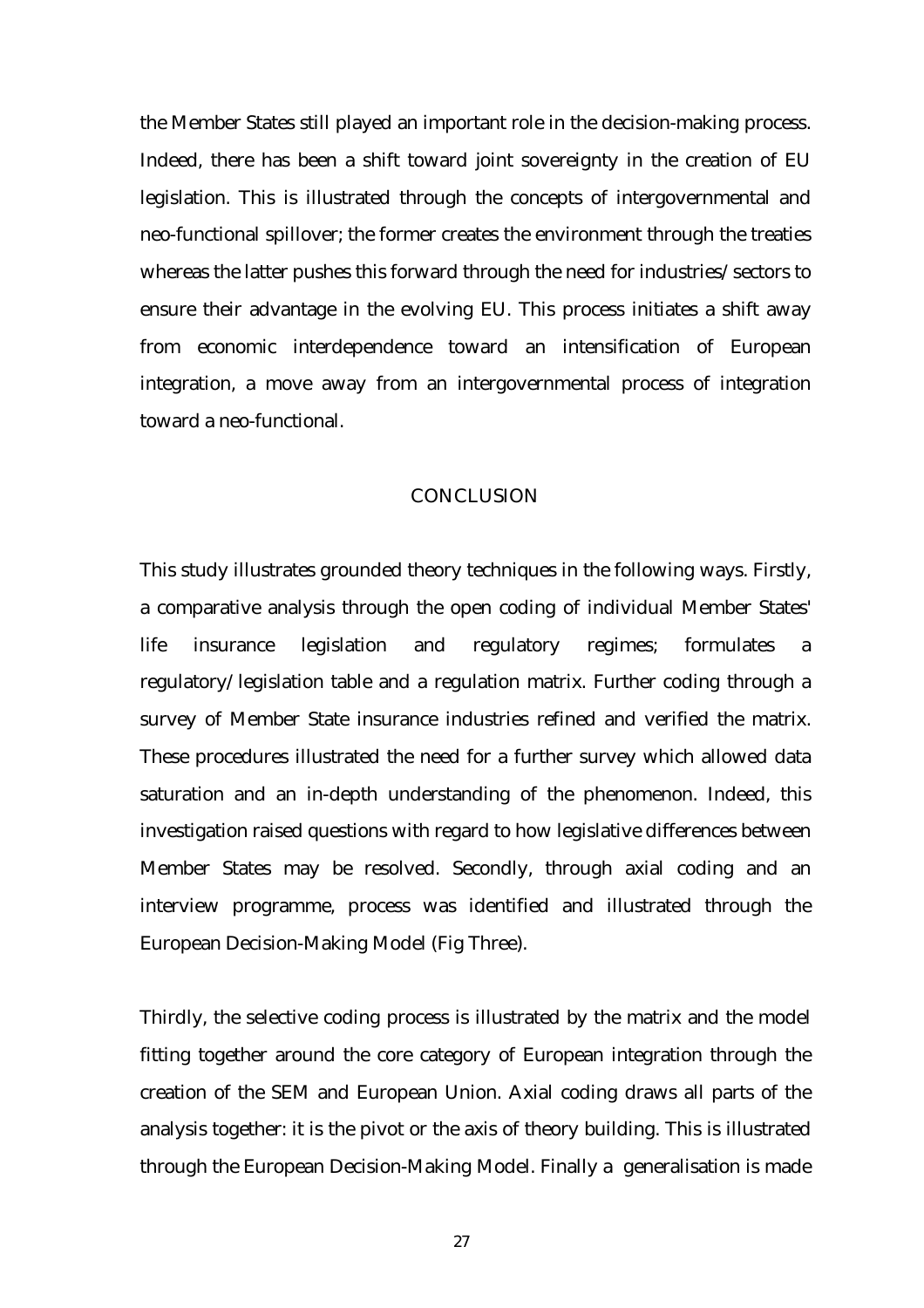regarding this understanding of legislation formulation which indicates both neo-functionalism and intergovernmentalism in the process of European integration. In this context, substantive theory is formulated in relation to the formal theories of intergovernmentalism and neo-functionalism. Through grounded theory techniques a substantive theory is constructed which furthers our understanding of European integration and the evolving European Union.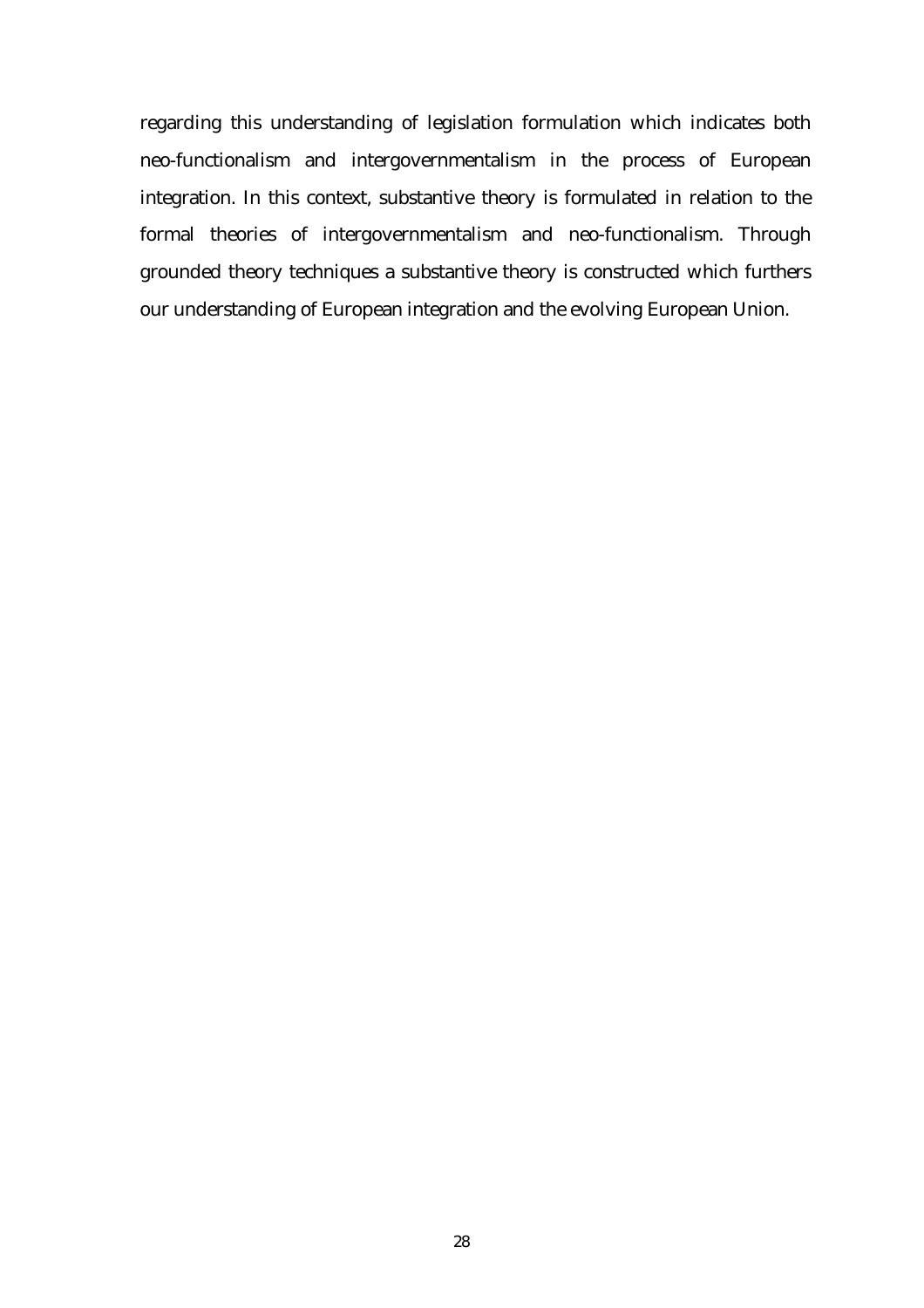#### **REFERENCES**

Blau, J. L. (1952) *Men and Movements in American Philosophy.* New York Prentice Hall.

Blumer, H. (1969) *Symbolic Interactionism.* Prentice Hall: Englewood Cliffs NJ.

British Insurers' International Committee BIIC (1988-96 various) *Bulletins* .

Carlson, R.E. (1984). *The Nurses Guide to Better Communication.* Glenview Ill; Scott Forseman and Co.

Charmaz, K. (1983). *The Grounded Theory Method: An Explication and Interpretation. In Contemporary Field Research.* A Collection of Readings,

Editor R. M. Emerson. University of California L. A.

Comite Europeen Des Assurances CEA (1990) Note on the Proposal for a Third Life Directive (October).

Comite Europeen Des Assurances CEA *Doc. MC 093* 09/90.

Comite Europeen Des Assurances CEA *Position Papers* (various).

Comite Europeen Des Assurances CEA (no date) *Codification of European Insurance Directives.*

Comite Europeen Des Assurances (1994) *CEA INFO.* November and December.

Commission of the European Community (1985)*White Paper on Completing the Internal Market.* Brussels.

Commission Report (1992) *Completing the Internal Market*. European Commission Jan.

Cottingham, J. and Hussey, R. (1996). *A Grounded Theory Study of Related Party Transactions.* Conference paper Portsmouth University.

Corbin, J. and Strauss, A. (1990). Grounded Theory Research: Procedures Canons and Evaluative Criteria. *Qualitative Sociology.* Vol 13 pp 3-21.

Dewey, J. (1950) *Art as Experience* Capricorn: New York.

Diesing, P. (1972). *Patterns of Discovery in the Social Sciences.* Routledge and Kegan: London.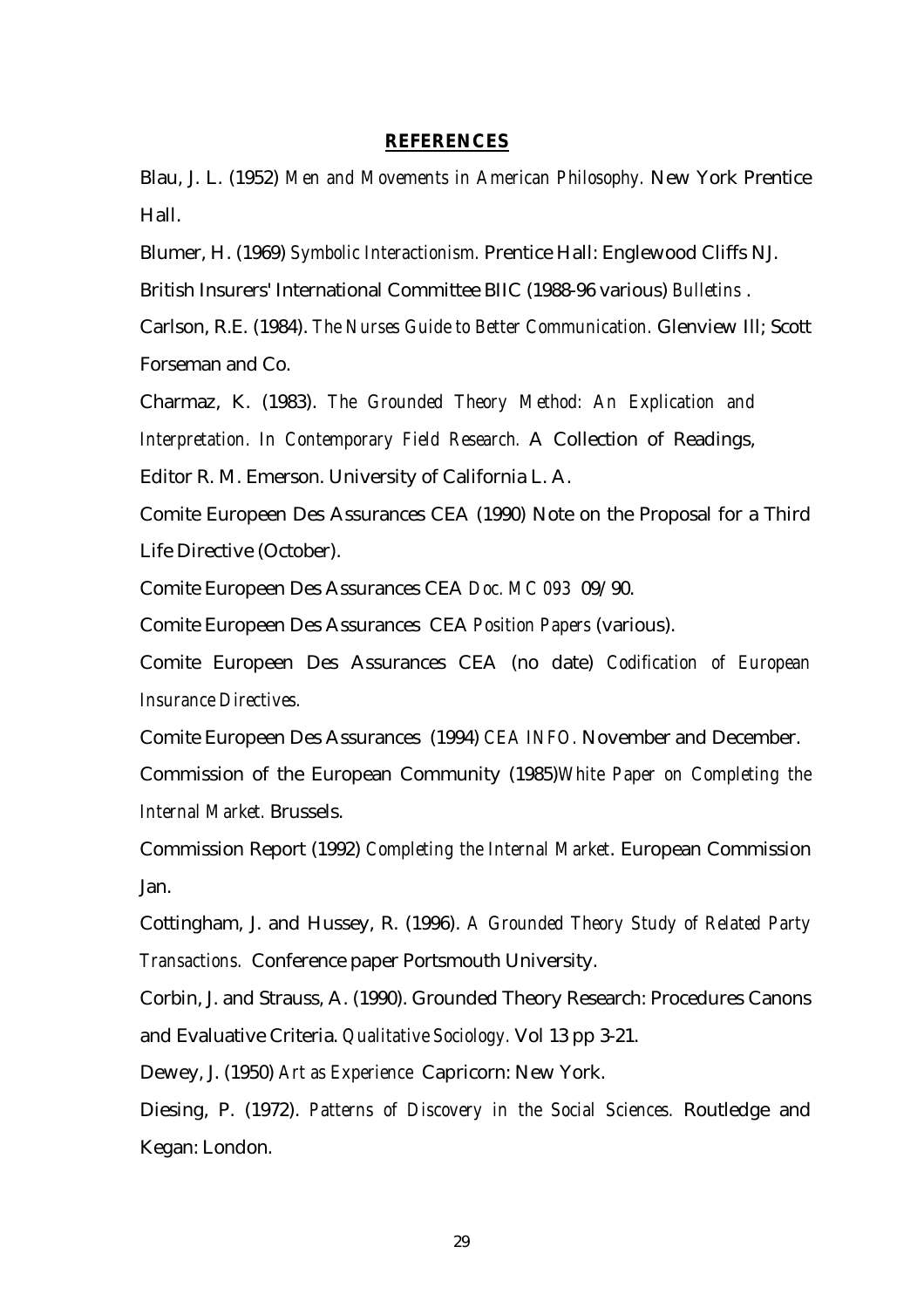Financial Times Management Report. (1992) *Insurance in the EC and Switzerland Structure and development towards harmonisation* .

Glaser, B. (1978). *Advances in the Methodology of Grounded Theory. Theoretical Sensitivity.* University of California, San Francisco.

Glaser, B. (1992). *Emergence vs Forcing. Basics of Grounded Theory Analysis.* Sociology Press: Mill Valley CA.

Glaser, B. and Strauss. A. (1967). *The Discovery of Grounded Theory.* New York: Aldine de Gruyter.

Haas, E. B. (1958). *The Uniting of Europe.* Stanford University Press

Heidegger, M. (1978). *Being and Time.* Blackwell: Oxford.

Kant, I. (1992). *Political Writings* . Hans Reiss (ed) Cambridge University press

Mead, G. H. (1962) *Mind, Self, and Society* (Morris, C. ed) University of Chicago Press.

Munich Re, (1988). *A Series of Notes on Insurance in the EC*.

Oyen, E. (Ed) (1977). *Comparative Methodology Theory and Practice in International Social Research.* CA: Sage.

Salafatinos, C. (1996). *Applying Grounded Theory in Management Accounting Research: A Case Study of ABC Implementation.* Conference paper Portsmouth University: UK.

Scheingold, S. (1971). *Domestic and International Consequences of Regional Integration.* in Lindberg, L. & Scheigold, S. A. (eds) *Regional Integration: Theory and Research.* Cambridge Mass: Harvard University Press.

Scheffler, I. (1974).*Four Pragmatists. A Critical Introduction to Peirce, James, Mead, and Dewey.* Routledge & Kegan Paul: London.

Sen, A. (1992). *On Ethics and Economics.* Blackwell: Oxford UK.

Swiss Re, (UK). (1989). *Sigma* no 2.

Swiss Re, (UK). (1990). *Sigma* no 1.

Swiss Re, (UK). (1990). *Sigma* no 4.

Swiss Re, (UK). (1991). *Sigma* no 2.